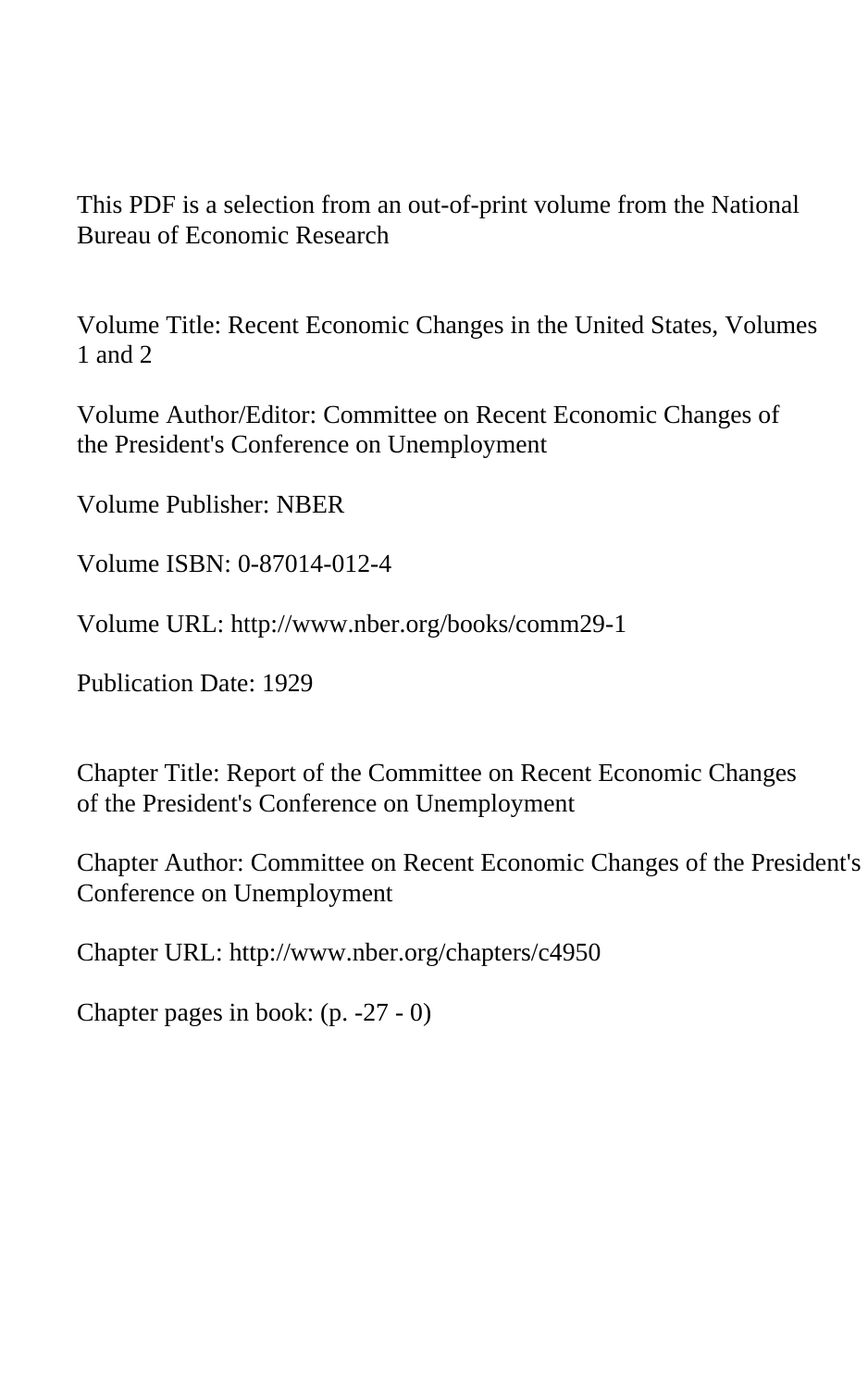## REPORT OF

# THE COMMITTEE ON RECENT ECONOMIC CHANGES OF THE

## PRESIDENT'S CONFERENCE ON UNEMPLOYMENT

## SECTION I

## CHARACTERISTICS OF THE YEARS 1922-1929

Acceleration rather than structural change is the key to an understanding of our recent economic developments. Gradually, the fact emerged during the course of this survey that the distinctive character of the years from 1922 to 1929 owes less to fundamental change than to intensified activity.

Forty years ago David A. Wells wrote his "Recent Economic Changes," showing that the quarter century which ended in 1889 was a period of "profound economic changes," which he described as "unquestionably more important and varied than during any former corresponding period of the World's history."

Each generation believes itself to be on the verge of a new economic era, an era of fundamental change, but the longer the committee deliberated, the more evident it became that the novelty of the period covered by the present survey rested chiefly in the fact that developments such as formerly affected our old industries have been recurring in our new industries. The changes have not been in structure but in speed and spread.

Invention is not a new art. Transportation and communication are not new services. The facilitating function of finance is older than coined currency. Agriculture is as ancient as history. Competition is not a new phenomenon. None of the changes in distribution on which emphasis has been laid in the last few years is basically new. Hand-tomouth buying is old; sudden changes in style and demand are familiar; there is no new principle in installment selling; cooperative marketing is no modern discovery; the chain store movement dates back at least 25 years.' But the breadth and scale and "tempo" of recent developments give them new importance.

The increased supply of power and its wider uses; the multiplication by man of his strength and skill through machinery, the expert division

'See Chap. V, Marketing.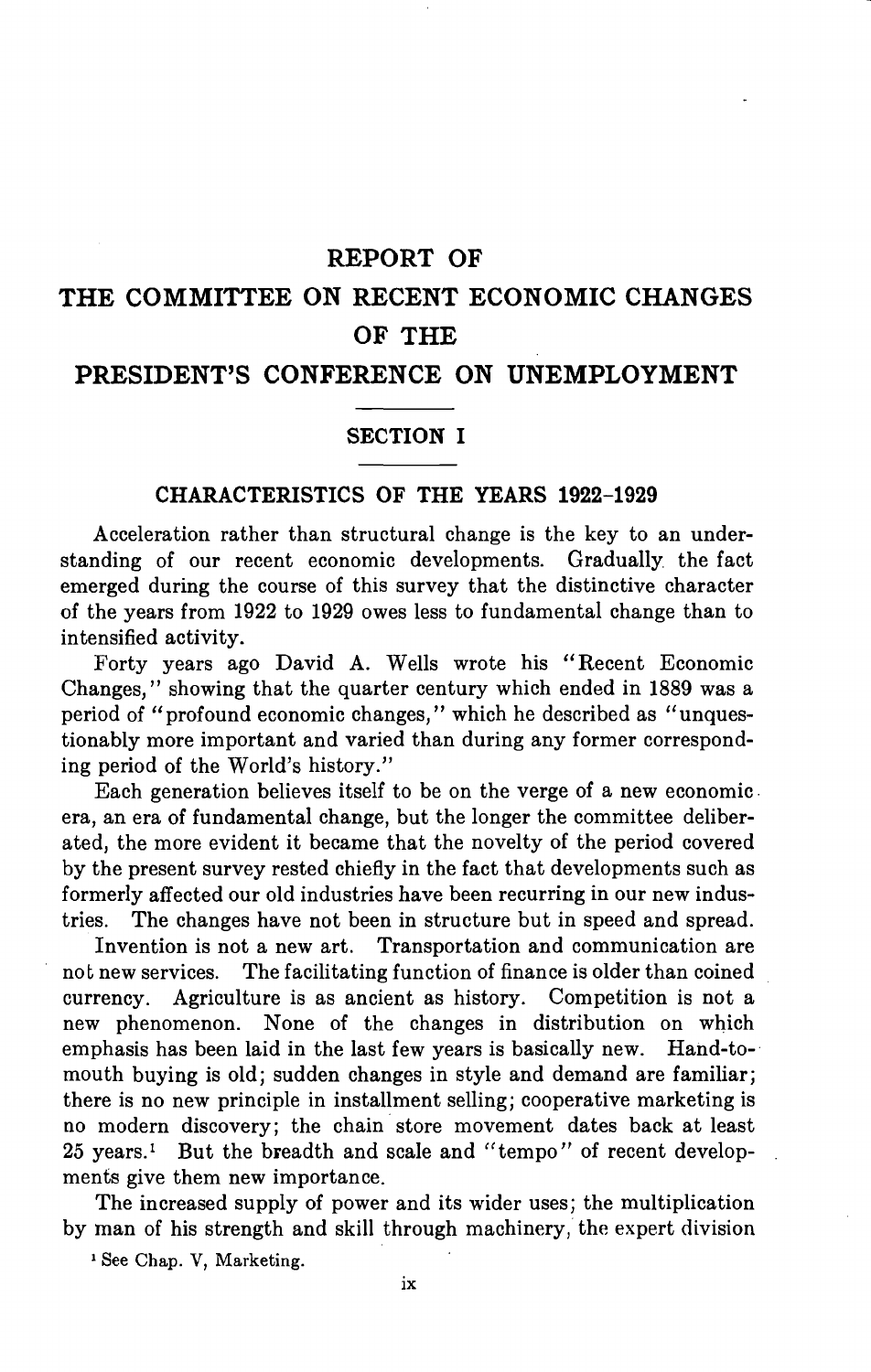and arrangement of work in mines and factories, on the farms, and in the trades, so that production per man hour of effort has risen to new heights; the quickening of these instrumentalities through capital provided from the surplus incomes of a constantly widening proportion of our people all these represent an accumulation of forces which have long been at work.

The committee, like other observers, was early impressed by the degree of economic activity in these seven years. It was struck by the outpouring of energy which piled up skyscrapers in scores of cities; knit the 48 States together with 20,000 miles of airways; moved each year over railways and waterways more than a billion and a half tons of freight; thronged the highways with 25,000,000 motor cars; carried electricity to 17,000,000 homes; sent each year 3,750,000 children to high school and more than 1,000,000 young men and women to college; and fed, clothed, housed, and amused the 120,000,000 persons who occupy our twentieth of the habitable area of the earth.

But while the period from 1922 to 1929 has been one of intense activity, the committee noted that this activity has been "spotty." Certain groups have been more active than other groups; certain industries busier than their neighbor industries, and certain geographical areas more prosperous than other areas.2

While rayon manufacturers have worked at top speed, cotton mills have been on part time; while the silk hosiery industry, the women's shoe trade, and the fur business have been active, there has been depression in the woolen and worsted industry; while dairying has been prosperous, grain growers have been depressed. Coal mining has been in difficulties, and classes of wholesalers and retailers have been under grave economic pressure. Progress has been made toward more stable employment in seasonal industries, yet "technological" unemployment, resulting from the displacement of workers by improved machinery and methods, has attracted attention.3

Geographical differences also were noted. The Pacific States have made an extraordinary advance; the South has rapidly developed as a manufacturing area; the East North Central Division has grown; while the New England States and to some extent the Middle Atlantic section, have developed less rapidly and have experienced some difficulties in adapting their older industries to new conditions.

However, in spite of this variability, this difference in activity as between groups and areas and industries, the rising standard of living characteristic of this period was widespread, and has reached the highest level in our national history.

<sup>2</sup> See Chap. XII, The National Income and its Distribution.

See Chap. II, Industry; Chap. V, Marketing; Chap. VI, Labor; and Chap. VII, Agriculture.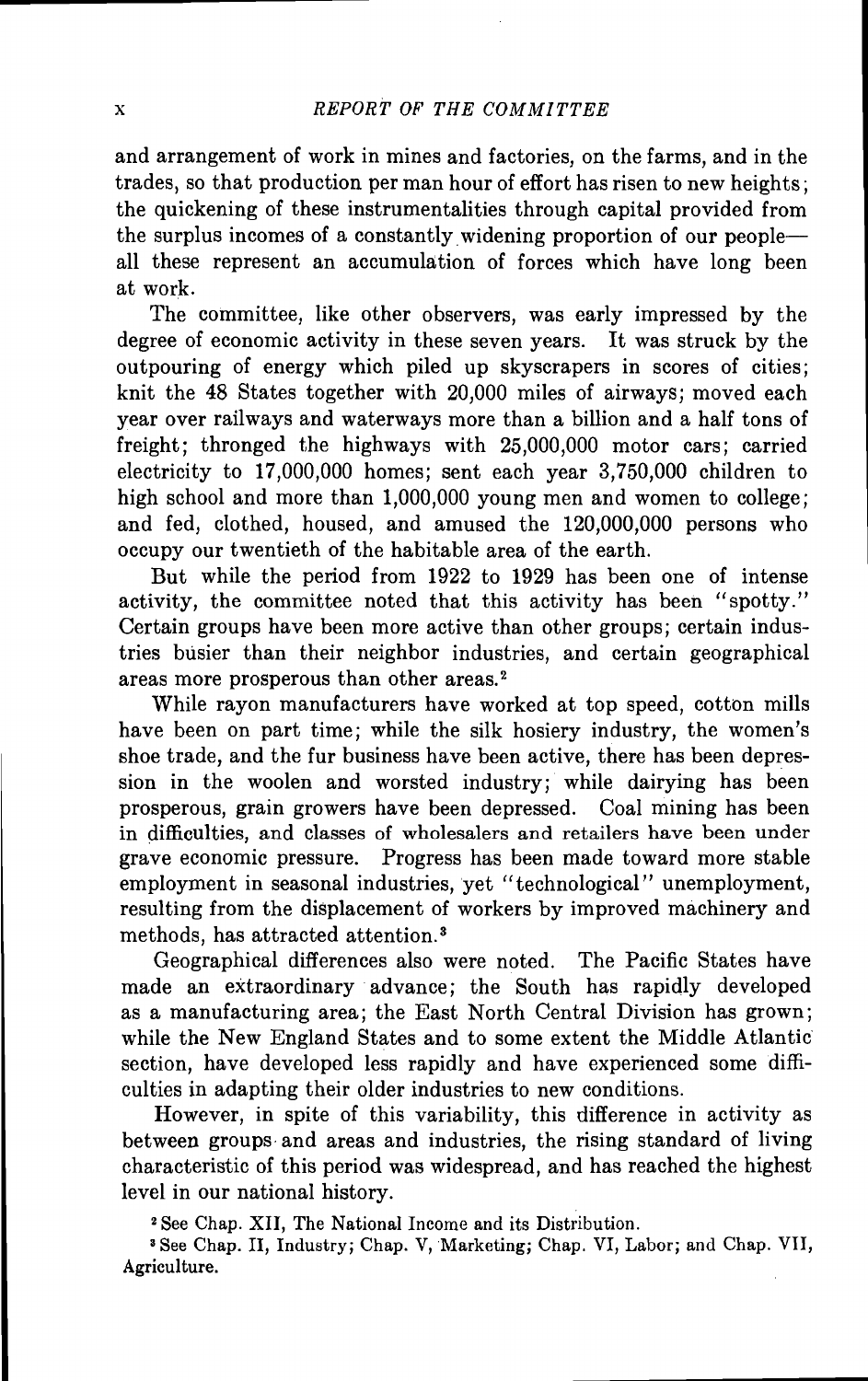Participation by the people as a whole in many of the benefits of increased productivity, which of itself varied as between different groups and geographical areas, has been one of the marked characteristics of the period. While industrial, agricultural, and commercial activity has been "spotty," the broad social advantages of our accelerated activity flowed out over the land. For example, the highway building programs throughout the nation were not limited to the intensely active areas; good roads were extended in all directions, serving the whole population. The same might be said for educational advantages, radio entertainment, personal mobility made possible by low-priced motor cars, swift and dependable transportation and communication, and numerous other facilities and services making for comfort and well-being, beyond the elemental requirements of food, clothing, and shelter.4

This spread of higher living standards has been characteristic of our national life practically throughout our history. As a phenomenon it is not new, but in its degree and scope it has taken on a new importance.

## THE SPEED WHICH POWER HAS ADDED TO PRODUCTION

Characteristic also has been the rise in the use of power—three and three-quarters times faster than the growth in population—and the extent to which power has been made readily available not alone for driving tools of increasing size and capacity, but for a convenient diversity of purposes in the smallest business enterprise and on the farm and in the home.

Factories no longer need cluster about the sources of power. Widespread interconnection between power plants, arising out of an increasing appreciation of the value' of flexibility in power, and made possible by technical advances during recent years, has created huge reservoirs of power so that abnormal conditions in one locality need not stop the wheels of industry.<sup>5</sup>

The increasing flexibility with which electricity can be delivered for power has enabled manufacturers and farmers to meet high labor costs by the application of power-driven specialized machines; and power in this flexible form has penetrated into every section of the United .States, including many rural areas. The survey shows that as a nation we now use as much electrical energy as all the rest of the world combined.

Through the subdivision of power the unskilled worker has become a skilled operator, multiplying his effectiveness with specialized automatic machinery and processes. Thus the unit cost of production has been reduced, the drudgery eliminated from much unskilled work, and wages maintained or actually increased.

See Chap. I, Consumption and the Standard of Living; Chap. III, Construction; Chap. IV, Transportation.

See Chap. TI, Parts 1, 2, and 3.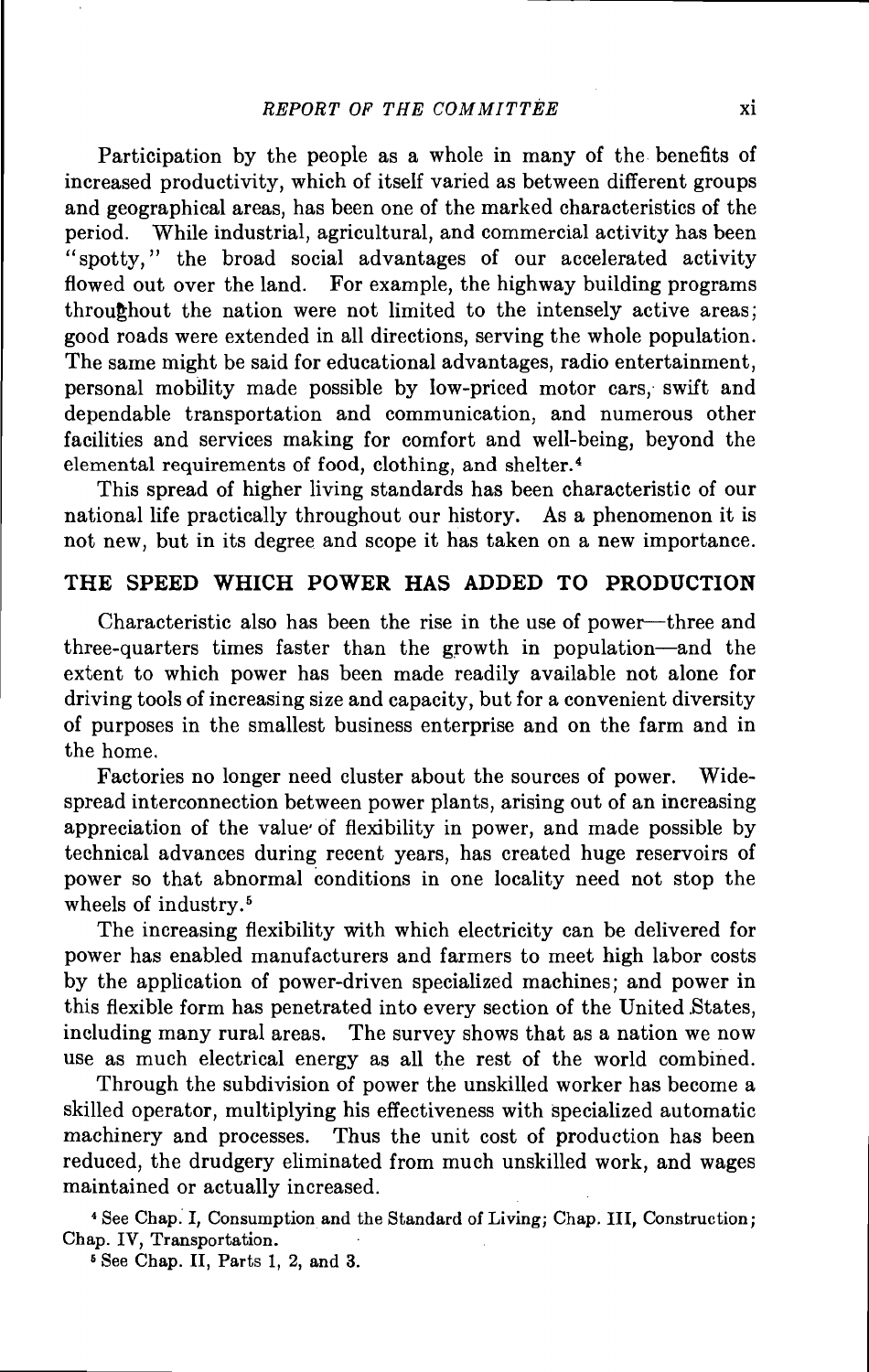## THE SPREAD IN THE SOURCE AND USE OF CREDIT

This acceleration of forces and its resultant rising standard of living have been facilitated by a continuing supply of funds.

In the breadth of the sources from which capital and credit have been available and in the quickening method of their use, may be observed again the changes in speed and spread of our recent economic activity.

In former periods the savings funds of the American people were not alone adequate for our capital requirements. In periods of business expansion the demand for funds pressed heavily upon the supply.

The reverse has been found to be true in the period under review. For the largeer part of this period not only the earnings and savings of the people supplied the additional capital for financing the rapid development of industry, but in addition they furnished several billions of dollars for loans to foreign countries.<sup>6</sup>

Stimulated by the urge for funds to finance the vast production program of the United States during the World War, the number of share holders in the country's business enterprises has, it is estimated, grown from about two million to more than seventeen million; and out of increasing incomes these investors have continued to pour their savings into the stream of credit.

• During the later months of the period covered by the survey a new tendency has been observed. Investors, as well as a large body of speculators, have invested through the Stock Exchanges not only their savings, but the proceeds of loans secured through banks and brokers, until the credit structure of the country has been sufficiently weighted to indicate a credit stringency, resulting in an abnormally high rate for call money and an appreciable increase in the rate of interest for business purposes. The consequences of this process can not be measured at this time, but they are factors in the problem of maintaining economic balance which will be touched on later in this report.

Meanwhile industry has been able to reduce its requirements for short-term credits from the banks through issuance of securities. The preference for permanent methods of financing business is reflected in the relatively small increase in commercial loans of banks in recent years, as contrasted with the increase in security holdings and collateral loans.

Imports of gold early in the period covered by the survey which tended to make credit easier; the growth of savings in spite of increased spending; the popular confidence in the financial structure, especially in the Federal Reserve System, and the power of the System to move available credit to the places where it is needed, mark a great advance during these seven years.

<sup>6</sup> See Chap. X, Money and Credit and their Effect on Business, and Chap. XI, Foreign Markets and Foreign Credits.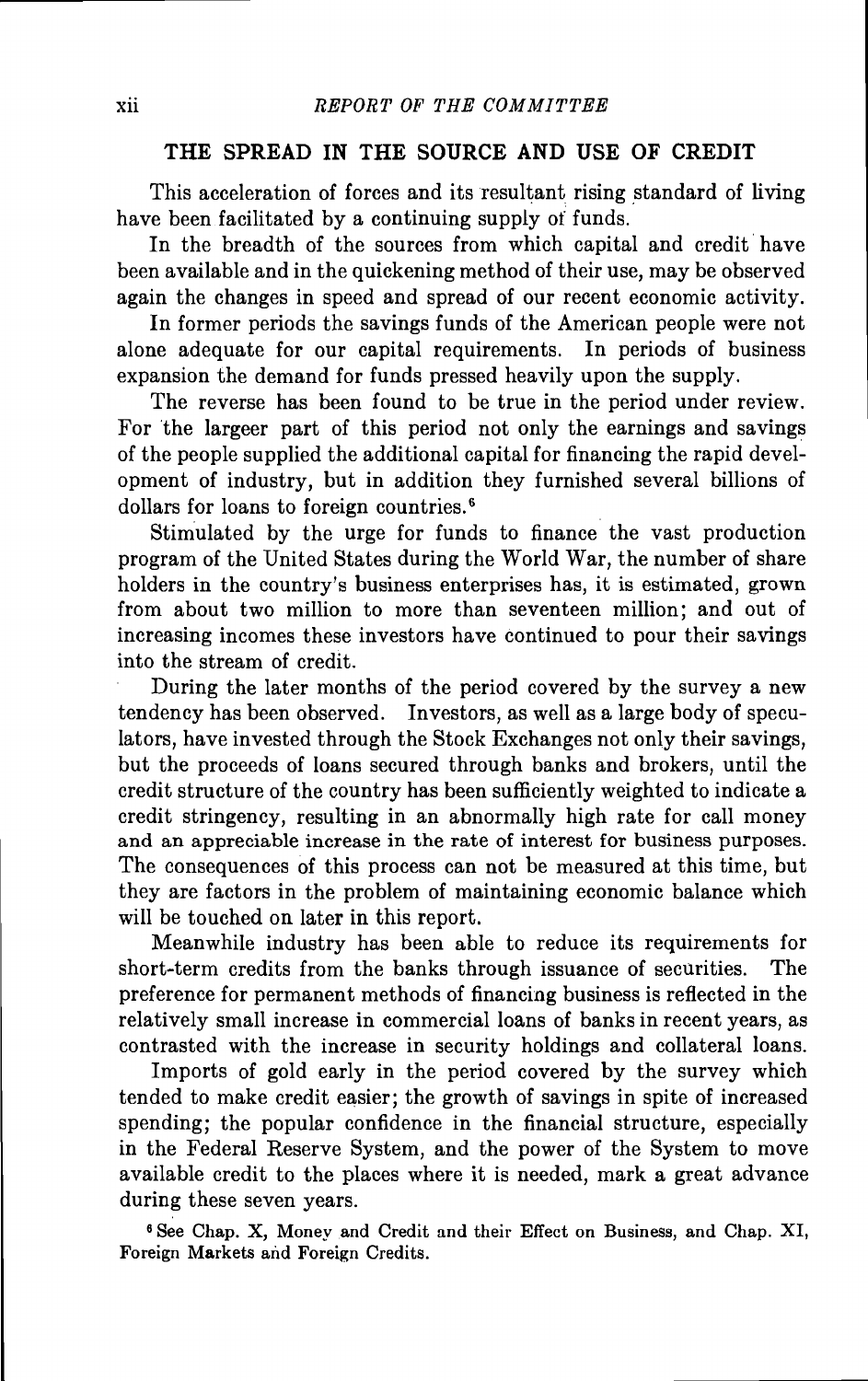There has also been an increase in the velocity of the turnover of credit, due to improved transportation and communication, scientific control of inventories, the continuation of the simplification movement, and our accelerated turnover of commodities. Business has thus developed a new degree of economy in the use of credit, which may be set down as another characteristic of the period.

### SECTION II

#### PRICE RELATIONSHIPS, WAGES, AND THE COST OF LIVING

The period under review is perhaps too brief for a definite judgment, and we are as yet too close in point of time to get an accurate perspective, but the committee feels that in the field of price relationships, wages, and the cost of living is to be found one of the striking and significant developments revealed by the survey, and one which more than any other gives these years their distinctive character.

Contrasting two periods of our comparatively recent economic history will perhaps serve to make clear the significance of these factors.

According to the best available statistics, in the period between 1896 and 1913, the wholesale price level rose on the average 2.3 per cent a year, but wages rose only a little more; so that their purchasing power advanced only 0.5 per cent a year. In the period from 1922 to 1927, prices declined on the average 0.1 per cent a year, while the purchasing power of wages rose 2.1 per cent a year.7

In this latter period the fortunate synchronizing of a high wage level and a stationary cost of living created a phenomenon, new in degree, which had widespread influence on the economic situation, and which will bear close study in its details.

## RELATIVE PRICE STABILITY

The increasing tendency toward price stability, both as between classes of commodities and in the price experience of individual commodities, was a characteristic of the period under review, tending toward a more equitable basis of exchange of products among the various groups. Price fluctuations seem to have been held within narrow limits during this period by a combination of factors; a more complete background of statistical information making possible better judgment regarding supply and demand on the part both of producers and consumers; prudence on the part of management; cost reductions by technicians, skill on the part of bankers, an enlightened attitude on the part of labor, and the expansion of foreign markets.

Relative price stability has involved a change in the direction in which business men look for profits. Profits made from the fluctuations

<sup>7</sup> See Chap. IX, Price Movements and Related Industrial Changes.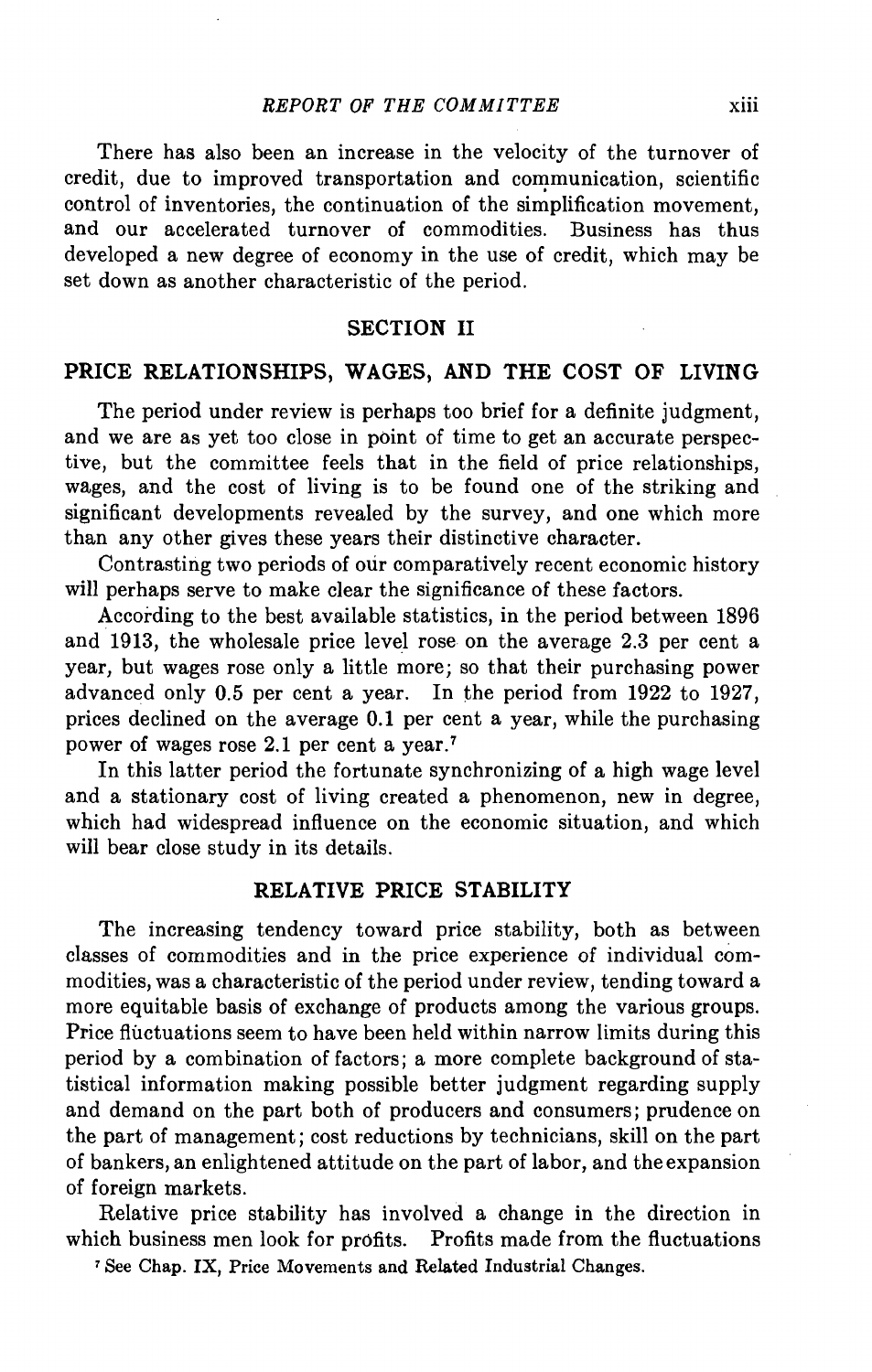of individual commodity prices, and from changes in the relation among prices, have tended to diminish.

Whether the price relationships of recent years prove to be transitory or permanent, they represent to-day a huge gain which is reflected in all parts of the economic organism. It is a development too new to permit of dogmatic interpretation but the committee believes that this decreasing variability in prices at a time when the productivity per hour of labor has been greatly increased, and the demand for goods has been greatly stimulated, is one of the most significant factors disclosed by the survey.

The widening gap between wages and the cost of living—wages increasing while the cost of living was stationary—may be assumed to have contributed definitely to the degree of prosperity which has characterized the period as a whole. With rising wages and relatively stable prices we have become consumers of what we produce to an extent never before realized.

The factors in this situation appear in part to be accidental and in part the consequences of an advanced economic point of view.

In the early postwar period much of the press and many employers demanded a "liquidation" of labor. It was freely declared that business could not settle down until wages were brought back to prewar levels. Labor had enjoyed a higher standard of living and naturally opposed wage cuts.

This might have precipitated a period of serious strife, had it not been that leaders of industrial thought, watching the trend of affairs, noted that the result of the éontinuance of high wages was that the dammed-up purchasing desires which had been held back during the war on account of the national economic program, burst forth and not only the high wages which were being currently earned but accumulated savings as well were poured into the channels of commerce.

They were quick to grasp the significance of the power of the consumer with money to spend to create an accelerated cycle of productivity.

They began consciously to propound the principle of high wages and low costs as a policy of enlightened industrial practice. This principle has since attracted the attention of economists all over the world, and while it is in no sense new, its application on a broad scale is so novel as to impress the committee as being a fundamental development.8

## PRODUCTION INCREASE AND THE EXPANSION OF HUMAN WANTS

Partly as a result of this newly sensed principle of an accelerated cycle of production-consumption, and partly by reason of the development of a stream of credit and an abundance of flexible power made broadly available, the years 1922 to 1929 witnessed a marked increase

<sup>S</sup> See Chap. VII, Management.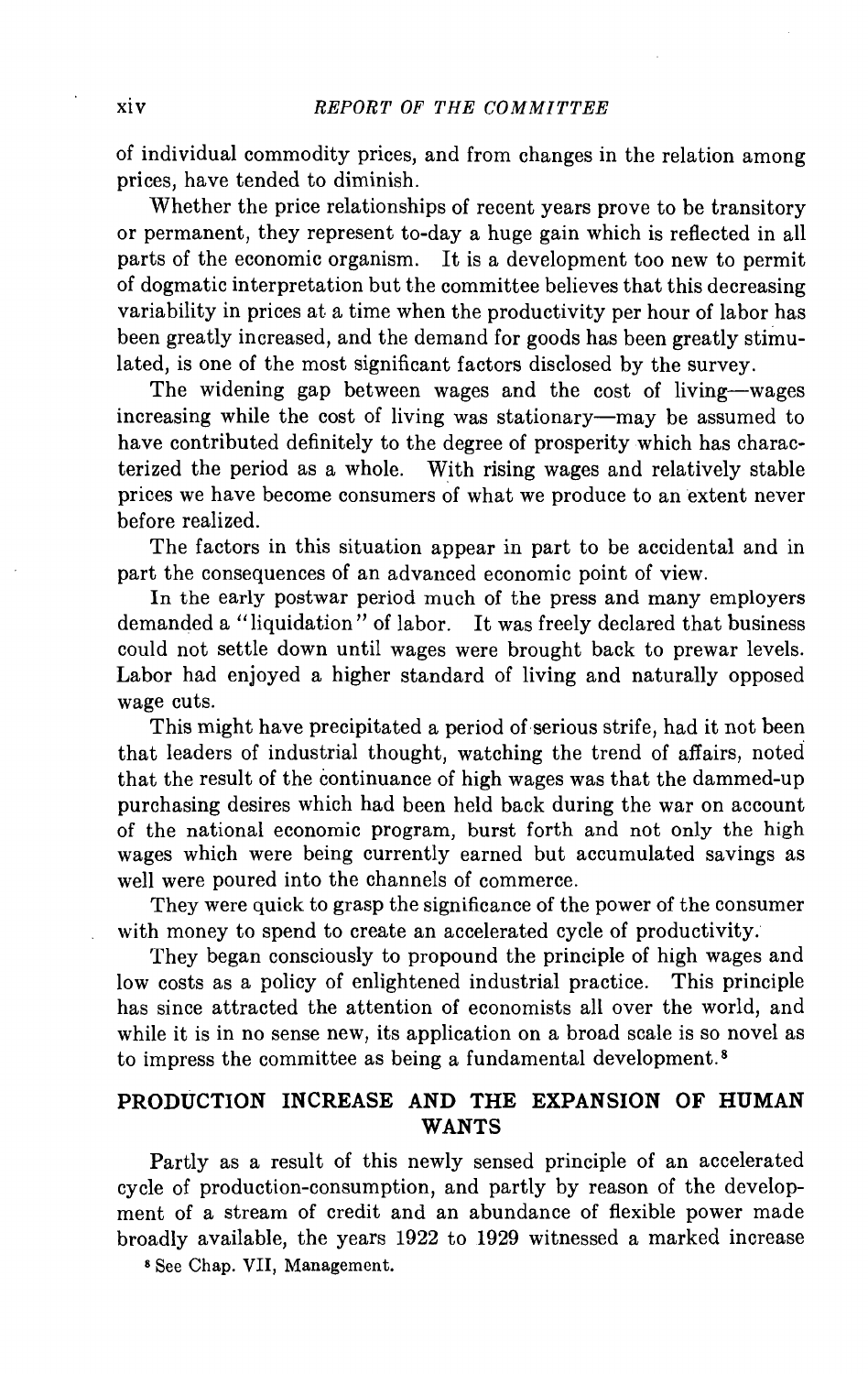in the physical volume of production. Some years stand out more conspicuously than others; two—1924 and 1927—show minor recessions; but the period as a whole has been notably consistent.

Since 1922 primary production has been increasing 2.5 per cent a year; manufacturing, 4 per cent; and transportation, 4 per cent. Taking 1919—a year of fair harvests—as a base, crop production in 1922 was 102; in 1925, 104; in 1927, 106.

There have been prosperous periods in the past which may have surpassed these rates of increase, but none so far as the committee can learn which has shown such a striking increase in productivity per manhour. Notwithstanding the reductions in hours of labor, per capita productivity is nearly 60 per cent greater than it was toward the close of the nineteenth century; the increase in per capita productivity in manufacturing from 1922 to 1925 was 35 per cent; the productivity of farm workers has increased at a rate probably never before equaled.

And these increases in productivity have been joined to a corresponding increase in the consuming power of the American people. Here has been demonstrated on a grand scale the expansibility of human wants and desires.

Economists have long declared that consumption, the satisfaction of wants, would expand with little evidence of satiation if we could so adjust our economic processes as to make dormant demands effective. Such an expansion has been going on since the beginning of the Industrial Revolution. It is not a phenomenon of the postwar period, except in degree. But it is this degree of economic activity, this almost insatiable appetite for goods and services, this abounding production of all things which almost any man can want, which is so striking a characteristic of the period covered by the survey.

## OPTIONAL CONSUMPTION

The committee finds, from study of the fact-finding survey on which this report is based, that as a people we have become steadily less concerned about the primary needs—food, clothing, and shelter. We have long since lost all fear concerning our food supply, and so we no longer look on food as a luxury or as a primary source of pleasure. American food standards have risen, but we hear little of the "high cost of living," and the slogan of the "full dinner pail," is obsolete. We wear less clothing; more rayon and silks, less cotton and wool. Our wants have ranged more widely and we now demand a broad list of goods and services which come under the category of "optional purchases."<sup>9</sup>

The rapidly increasing number of families in the United States having a considerable margin of earnings available for "optional consumption"—optional in the sense that this portion of the income may be

See Chap. I, Consumption and the Standard of Living.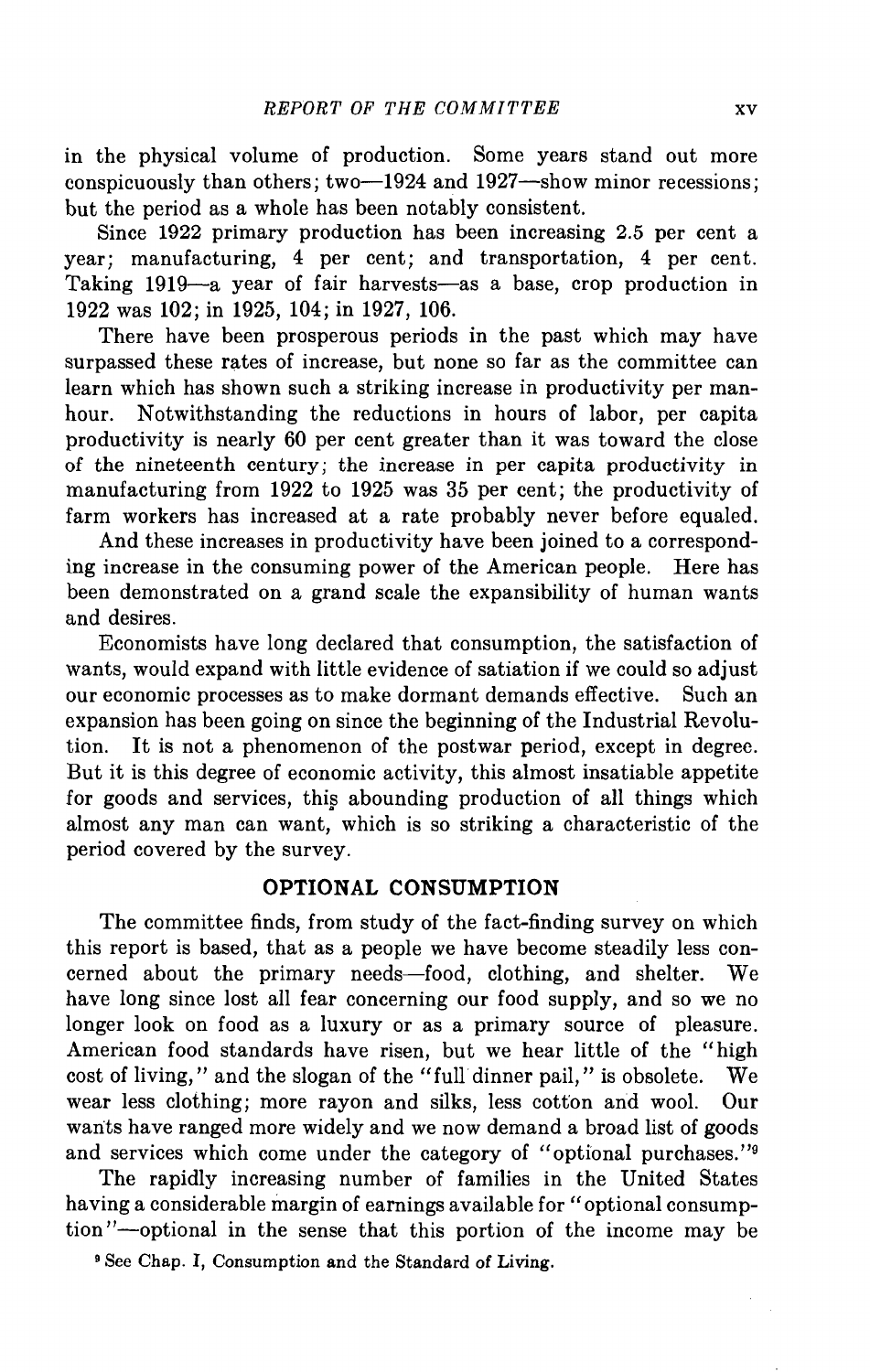saved or spent, and if spent the manner of its spending may be determined by the tastes of the consumer or the nature of the appeals made to him by the industries competing for his patronage—presents one of the marked characteristics of the recent economic situation. It is the personal or. individual expression of the gap between rising wages and the relatively stable cost of living, referred to at the beginning of this section.

## CONSUMPTION AND LEISURE

Closely related to the increased rate of production-consumption of products is the consumption of leisure.

It was during the period covered by the survey that the conception of leisure as "consumable" began to be realized upon in business in a practical way and on a broad scale. It began to be recognized, not only that leisure is "consumable," but that people can not "consume" leisure without consuming goods and services, and that leisure which results from an increasing man-hour productivity helps to create new needs and new and broader markets.

The increasing interest in the fine arts and in science; the increased sales of books and magazines; the increase in foreign travel; the growing interest and participation in sports of all kinds; the domestic pilgrimages of some 40,000,000 motor tourists who use more than 2,000 tourist camps; the greatly increased enrollment in our high schools and colleges; the motion picture theaters and the radio—all these reflect the uses of increasing leisure.

During the period covered by the survey the trend toward increased leisure received a considerable impetus. The work week was shortened in the factory by better planning and modern machinery, and the work day was shortened in the home by the increased use of time-and-laborsaving appliances and services.<sup>10</sup>

Few of the current economic developments have made such widespread changes in our national life or promise so much for the future as the utilization of our increasing leisure.

## "MASS SERVICES"

The service functions are not new, but few of the developments revealed by the survey are of greater potential significance than the accelerated growth of our service industries—travel, entertainment, education, insurance, communication; the facilities of hotels, restaurants, delicatessen stores, steam laundries, and public libraries, to mention but a few.

An evolution which has been going on for centuries has only recently been revealed as a mass movement. We now apply to many kinds of

<sup>10</sup> See Chap. VI, Labor.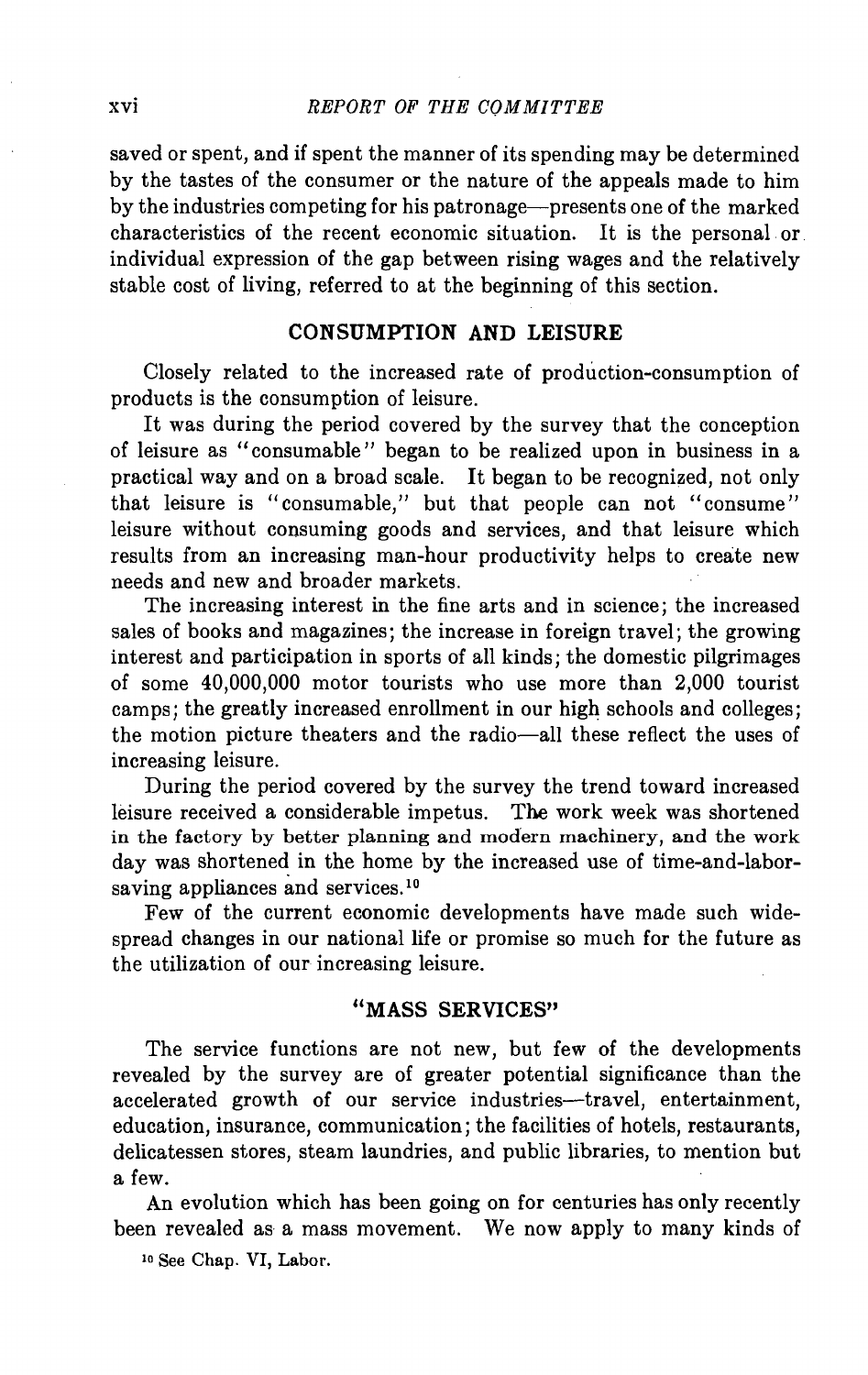services the philosophy of large-scale production. We have integrated these services and organized them, and we have developed the new philosophy to such a degree in recent years that we now have what might be termed "mass services." These have helped to create a new standard of comfortable living in the United States, and have afforded employment for millions of workers crowded out of agriculture and the extractive and fabricating industries.

It was, in fact, the timely development of "mass services" which saved our country from a critical unemployment problem during recent years.

No serious cyclical fluctuations have characterized the period under review,<sup>11</sup> so that the unemployment due to the business cycle has not been marked; but it has become evident that unemployment can arise as a result of industrial efficiency as well as of inefficiency. In the latter case we have seasonal or intermittent unemployment; in the former case what has come to be known as "technological" unemployment resulting from the introduction of new machinery and processes. The survey seems to indicate that the time has come to devote continuing attention not only to the problems of cyclical unemployment but also to this newer problem of "technological" unemployment if we are to forestall hardship and uncertainty in the lives of the workers.<sup>12</sup>

Where progress may be working an advantage to the people as a whole, it inevitably works temporary hardship upon certain classes those skilled workers in a trade, for example, whose work is taken over by machines. This is a serious aspect of the problem of unemployment. It involves, in many instances, learning new trades, and, in most instances, the loss of time in securing other jobs. Yet from a broad social point of view, while it works hardship on those workers displaced by the introduction of machinery or improved processes, the social gain is real and permanent.

Such economic transformations are not so much changes as readjustments, due to the progressive needs of modern society, and to the necessity of taking advantage of the modern developments in science. They have arisen in agriculture as well as manufacturing and transportation, and they have affected employers as well as employees. There is nothing new about these problems; the accelerated rate of readjustment is what has recently engaged the attention of wage earners and management.

As has already been intimated, the acceleration of technological shifts in production and consumption would have resulted in much more serious unemployment if workers had not been absorbed in the newly expanded service industries which both create and serve leisure.

<sup>11</sup> See a Review.

<sup>12</sup> See Chap. VI, Labor; Chap. VII, Management; and Addenda, Unemployment.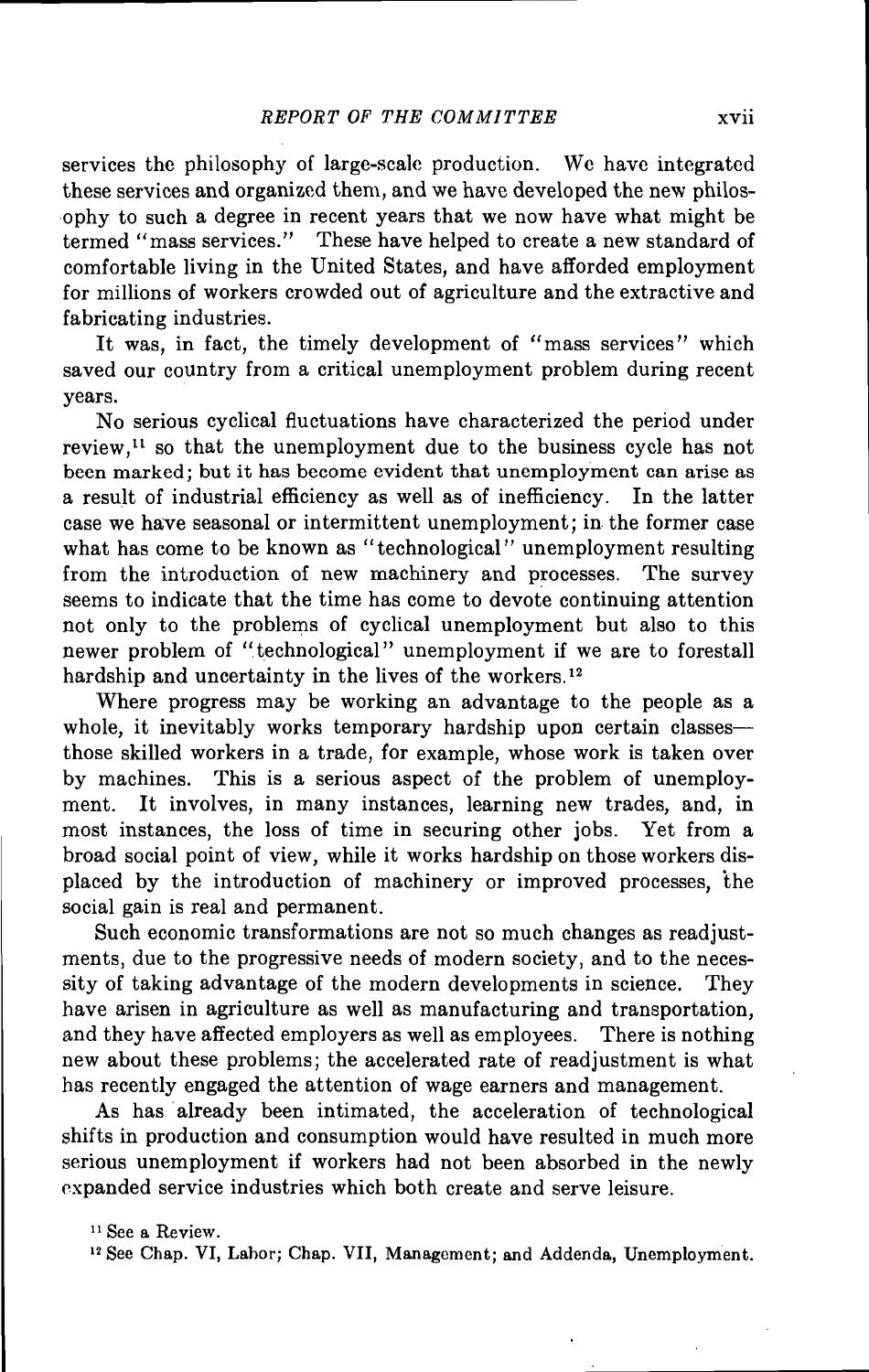#### xviii REPORT OF THE COMMITTEE

## OUR NATURAL ADVANTAGES

It is obvious, of course, that the economic position of this nation is in no slight degree due to our possession of abundant raw materials and sources of power, to the fact that our domestic market is so large, and that there are no trade barriers between the States of our Union. We can exchange goods without stopping them for inspection or the payment of duties between States. We can effect their transfer without the barriers of differing languages or customs. Advertising is peculiarly effective because we have so great an area with a common language which enables us to talk to all the people and to develop national consumption habits, which in turn make possible large-scale production.

This fortuitous situation should be borne in mind as an important factor in both the speed and the spread which have characterized our recent economic development.

The balance which has been maintained between consumption and production is nowhere better shown than in the fact that wages have been rising, and that there has been no striking increase of unemployment in a period marked by the broadest technological advancement which we have yet known.

Perhaps the deepest economic significance of the new situation lies, not in the rapidity with which the service industries have grown and have become integrated, nor in the universality of their spread, but in the fact that the situation which they have created is reciprocal. Our increasing standard of living is not participated in only by those who produce our food, clothing, and shelter, but has flowed back to those in the service industries. The population as a whole can enjoy the rising standard of living—the music which comes in over the radio, the press, the automobile and good roads, the schools, the colleges, parks, playgrounds, and the myriad other facilities for comfortable existence and cultural development.

Our ancestors came to these shores with few tools and little organization to fight nature for a livelihood. Their descendants have developed a new and peculiarly American type of civilization in which services have come to rank with other forms of production as a major economic factor.

## REMOTE SATURATION POINTS

The survey has proved conclusively what has long been held theoretically to be true, that wants are almost insatiable; that one want satisfied makes way for another. The conclusion is that economically we have a boundless field before us; that there are new wants which will make way endlessly for newer, wants, as fast as they are satisfied.

We have the power to produce and the capital to bring about exchange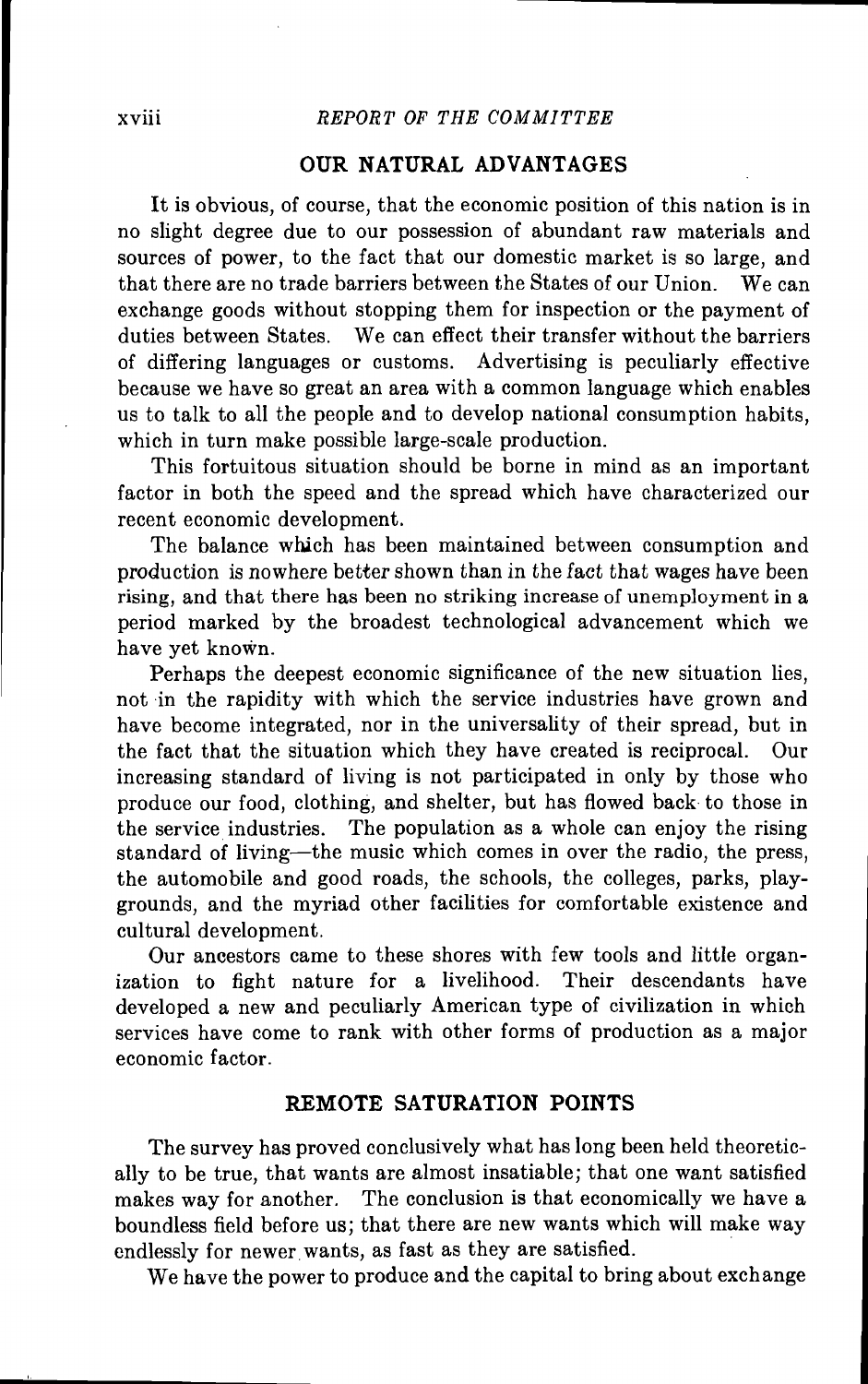between the producing and consuming groups. We have communication to speed and spread the influence of ideas. We have swift and dependable transportation. We have an educational system which is steadily raising standards and improving tastes. We have the sciences and arts to help us. We have a great national opportunity.

Important as is the development of the economic side of our national life, through invention and discovery of new industries and new callings, an illustration of the potentialities of further lifting the national standard of living, without developing another invention or discovery and without creating a new want, can be drawn from a single industry—that of electrical appliances.

A home or farm wired for electricity is a different economic unit from one 'which is not wired. Each such home, whether in city or country, can take advantage of electricity for lighting, and on the farm an automatic water supply system makes available water at convenient spots for domestic and farm uses.

A survey of city and village homes indicates the use of electricity for many additional applications of highly specialized devices. In 1928 apparently a large percentage of the homes wired for electricity had electric flatirons; less than one-third of them had washing machines; slightly over one-third of them had vacuum cleaners; less than 5 per cent had electrical refrigerators. We are far from the saturation point in connection with any of these devices.

To take one other example, there is, perhaps, no more dramatic illustration of a rising standard of living than the growth and development of radio in recent years. This newest application of electricity has found its way into millions of homes. On January 1, 1928, there were 7,500,000 sets in use. Yet about 70 per cent of American homes are still without the radio.<sup>13</sup>

We seem only to have touched the fringe of our potentialities.

## SECTION III

#### ECONOMIC BALANCE

Many influences have been at work during the period covered by survey, welding the people of the United States into a new solidarity of thought and action. The telephone and telegraph, the automobile, the radio, and the railroads form lines of communication which have brought together East and West, South and North.

Other and less tangible influences reaching back farther into the past, but accelerated and strengthened by the experiences of the World War, have also contributed to our solidarity. Economic reorganization; the cooperation of business leaders, economic experts, and the Government;

<sup>13</sup> See Chap. I, Consumption and the Standard of Living.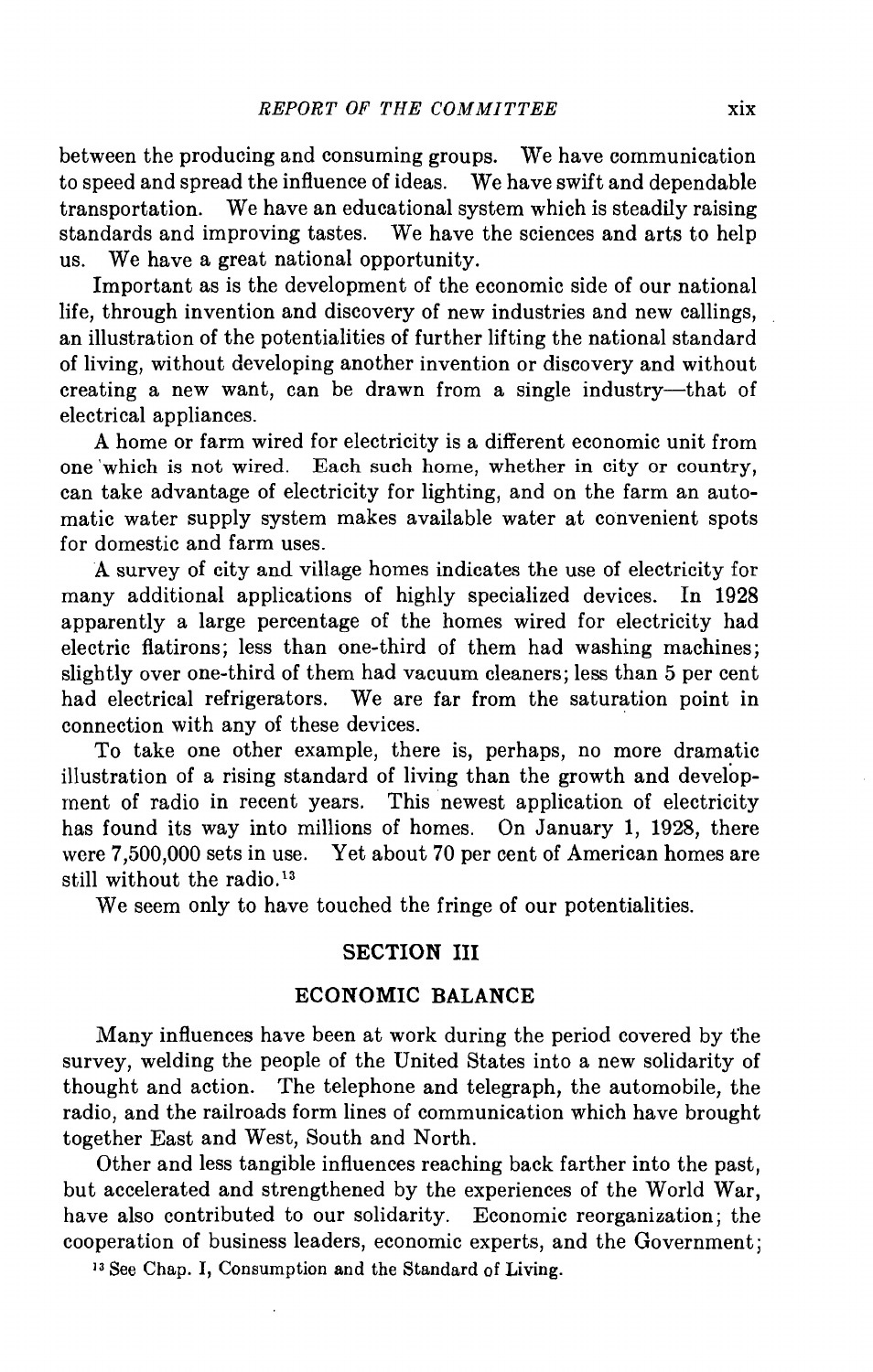the general spread of information; the growth of trade associations; the cooperation of labor to increase productivity; the restriction of immigration—all of these have grown in importance in peace after their stimulation by the war.

Making for solidarity has been popular education which has increased amazingly. We are spending two and one-half billions of dollars each year on public and private education—an increase of 250 per cent in a decade. Expenditures for free college and university education have increased nearly 350 per cent in little more than 10 years.

And there is another factor which has contributed to the welding process, and to the economic advancement of the nation: The broadening influence of America's creative minds—the minds of the leaders in Government and in education, in research, in management and in labor, in the press, and in the professions. To their influence we have come to look in large measure for the maintenance of our economic balance.

While ours has been a period of great economic activity and industrial productivity, and of a degree of economic stability which must be rated as high when we consider the readjustments in every department of economic life made necessary by the postwar crisis and by the transition from war economy to peace economy, and while America has a promising future, the outstanding fact which is illuminated by this survey is that we can not maintain our economic advantage, or hope fully to realize on our economic future, unless we consciously accept the principle of equilibrium and apply it skillfully in every economic relation.

The forces that bear upon our economic relationships have always been sensitive. All parts of our economic structure from the prime processes of making and of marketing to the facilitating functions of finance, are and have been interdependent and easily affected. And therein lies the danger: That through ignorance of economic principles, or through selfish greed, or inadequate leadership, the steady balance will be disturbed, to our economic detriment.

If natural resources, especially the land, are wastefully used; if money in quantity is taken out of production and employed for speculation; if any group develops a method of artificial price advancement which puts one commodity out of balance with other commodities; if either management or labor disregards the common interest—to this extent equilibrium will be destroyed, and destroyed for all.

To maintain the dynamic equilibrium of recent years is, indeed, a problem of leadership which more and more demands deliberate public attention and control. Research and study, the orderly classification of knowledge, joined to increasing skill, well may make complete control of the economic system a possibility. The problems are many and difficult, but the degree of progress in recent years inspires us with high hopes.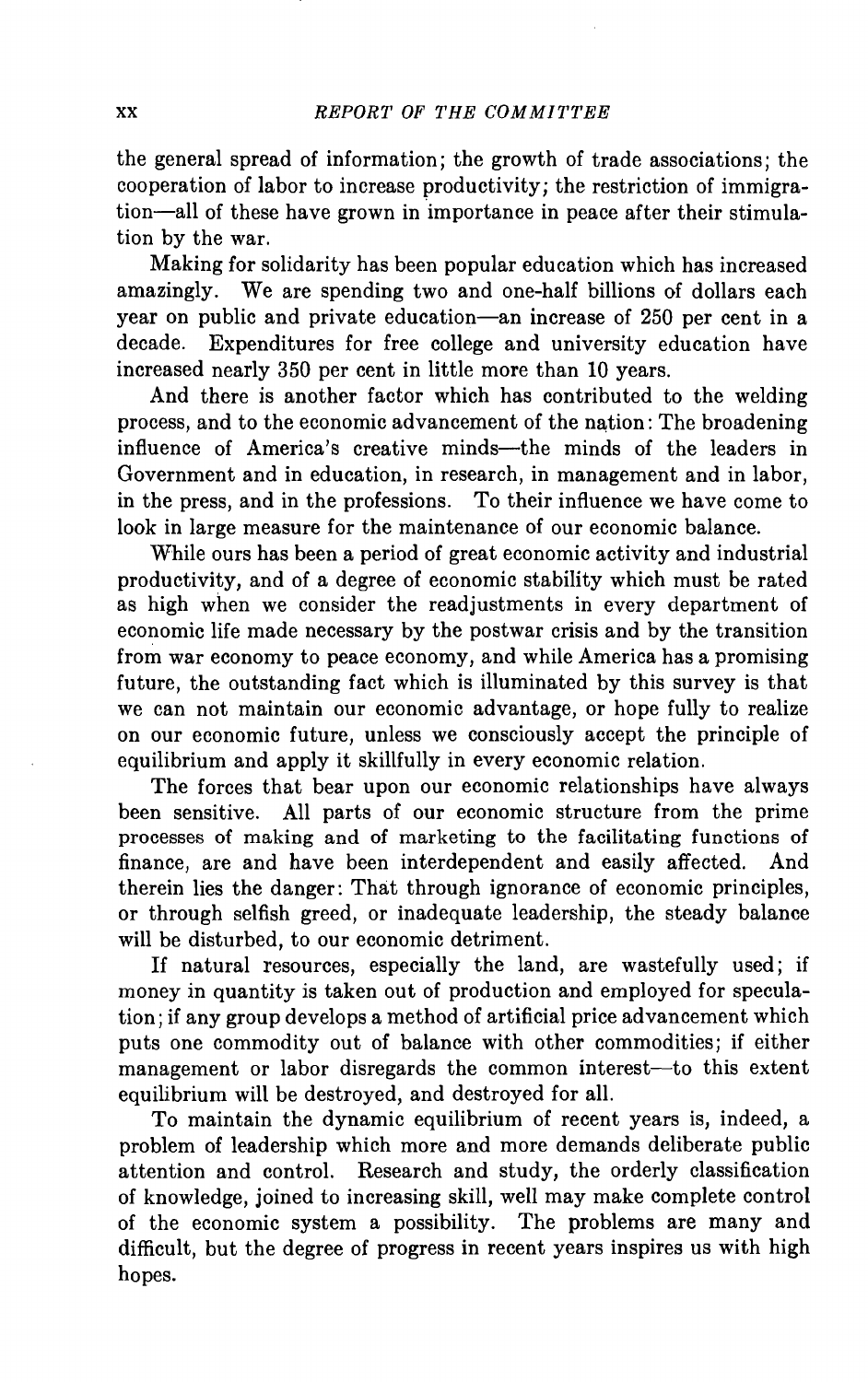In the marked balance of consumption and production, for example, the control of the economic organism is increasingly evident. With the development of a stream of credit to facilitate business operations, and with flexible power to energize industry and to increase the effectiveness of the workers, has come an increasing evenness in the flow of production. Once an intermittent starting and stopping of production-consumption was characteristic of the economic situation. It was jerky and unpredictable, and overproduction was followed by a pause for consumption to catch up. For the seven years under survey, a more marked balance of production-consumption is evident.

With greater knowledge of consuming habits, with more accurate records of the goods consumed, a sensitive contact has been established between the factors of production and consumption which formerly were so often out of balance.

Where pools of goods once were accumulated by the manufacturer, the wholesaler, the jobber, and the retailer; where high inventories once meant distress, shutdowns, failures, and unemployment whenever the demand subsided, there is now a more even flow from producer to consumer.

Increasing skill and scientific data have made the anticipation of demand far more accurate, and by accurate anticipation the deliberate balance between production and consumption has in a measure been maintained. By advertising and other promotional devices, by scientific fact finding, by a carefully predeveloped consumption, a measurable pull on production has been created which releases capital otherwise tied up in immobile goods and furthers the organic balance of economic forces. In many cases the rate of production-consumption seems to be fairly well under control.

To maintain this balance, and to extend it into fields which are not now in balance with the more prosperous elements of the nation, is clearly an important problem of leadership. With certain natural resources still wastefully exploited, with great industries, such as agriculture and coal mining, still below the general level of prosperity, with certain regions retarded, there remains much to do. To bring these more fully into the stream of successful economic forces is a problem of the first order.

Our complex and intricate economic machine can produce, but to keep it producing continuously it must be maintained in balance. During the past few years equilibrium has been fairly well maintained. We have not wasted the hours of labor by strikes or lockouts. Until recently we have not diverted savings from productive business to speculation. There has been balance between the economic forces not perfect balance, but a degree of balance which has enabled the intricate machine to produce and to serve our people.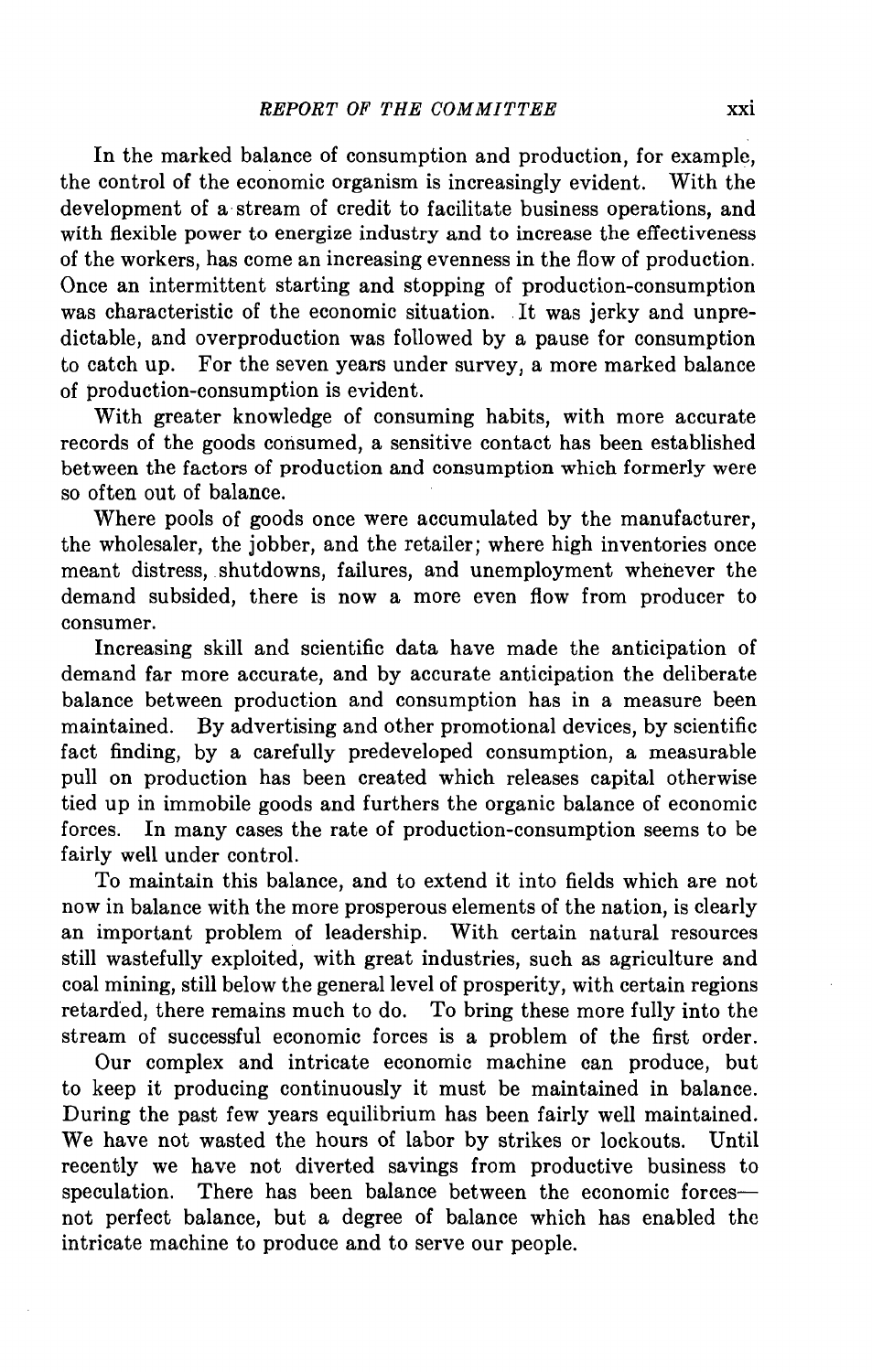As long as the appetite for goods and services is practically insatiable, as it appears to be, and as long as productivity can be consistently increased, it would seem that we can go on with increasing activity. But we can do this only if we develop a technique of balance. Toward such a technique the committee believes the skillful work of the economists, engineers, and statisticians who prepared the survey on which we have based the facts and interpretations expressed in this brief report, will contribute. Our effort has been to suggest a pattern by which their work may be appraised; to set up an orderly plan by which the facts may be articulated and against which later and better information may be more accurately judged. We recommend a study of the fact finding survey as a whole to all who are faced with the problems of business administration and public leadership.'4

Informed leadership is vital to the maintenance, of equilibrium. It depends upon a general knowledge of the relations of the parts each to the other. Only through incessant observation and adjustment of our economy, can we learn to maintain the economic balance.<sup>15</sup>

Underlying recent developments is an attitude of mind which seems to be characteristically American. Our nation is accustomed to rapid movement, to quick shifts in status; it is receptive to new ideas, ingenious in devices, adaptable. Our economy is in large measure the embodiment of those who have made it.

Our situation is fortunate, our momentum is remarkable. Yet the organic balance of our economic structure can be maintained only by hard, persistent, intelligent effort; by consideration and sympathy; by mutual confidence, and by a disposition in the several human parts to work in harmony together.

| Herbert Hoover   | John S. Lawrence |
|------------------|------------------|
| Walter F. Brown  | Max Mason        |
| Renick W. Dunlap | George McFadden  |
| William Green    | Adolph C. Miller |
| Julius Klein     | Lewis E. Pierson |

John J. Raskob Arch W. Shaw Louis J. Taber Daniel Willard Clarence M. Woolley Owen D. Young Edward Eyre Hunt

<sup>14</sup> See Addenda, Statistics.

<sup>15</sup> See Addenda, Periodic Surveys and Appraisals.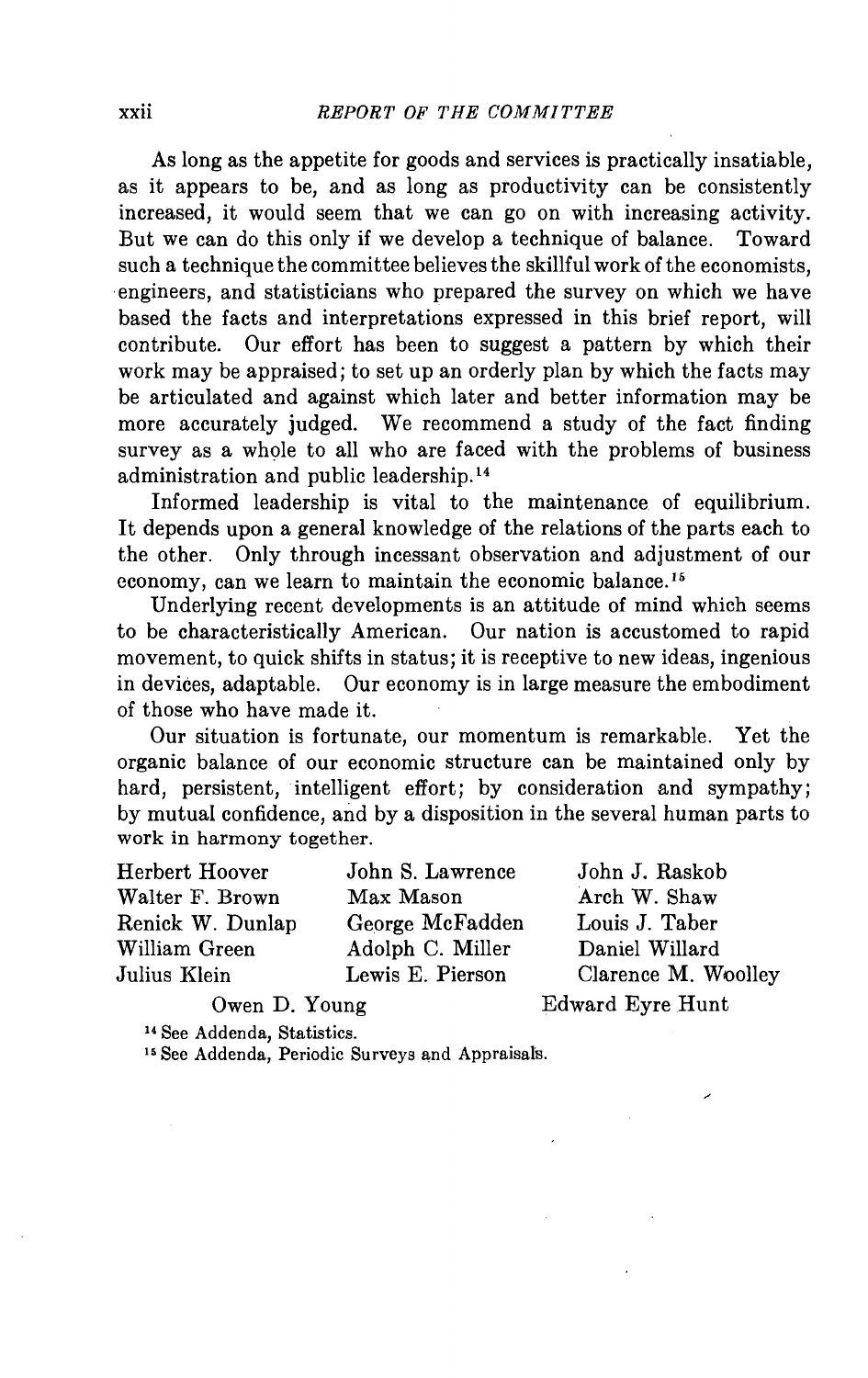#### ADDENDA

Unemployment.—Rather than to recapitulate the findings of its predecessors, the committee refers the reader to the report of the President's Conference on Unemployment of 1921, and to the reports of its two committees dealing with cyclical and seasonal unemployment: Business Cycles and Unemployment, published in 1923 by a committee of the conference, together with a fact-finding survey of the National Bureau of Economic Research, Inc., and Seasonal Operation in the construction Industries, published in 1924 by another committee of the conference, dealing with seasonal employment.

The report on Business Cycles, as the present survey shows, has exerted an important influence toward reducing the extremes of cyclical fluctuations. The report on Seasonal Construction has stimulated an increase in offseason building and has thereby lengthened the building year.

The report recently published by the Senate Committee on Education and Labor, pursuant to Senate Resolution 219 of the Seventieth Congress, is further evidence of the continuing interest in more stable employment.

Statistics.—The complexity of American economic activities and the rapid changes in them call for more statistical data. Without attempting exhaustive enumeration, the more conspicuous gaps and deficiencies may be briefly mentioned:

1. Little statistical material is now collected regarding several important. branches of economic activity, particularly those which render services. The recent shift of workers from farms and factories into the service fields makes statistical data concerning those fields particularly essential at this time. To that end the classification and analysis of the statistics of occupations of the census of 1930 should be given special attention. A census of distribution is another major need. Data should also be obtained regarding the construction industry, automobile repair shops, hotels and restaurants,, and similar enterprises, and establishments providing recreation, instruction, and amusement.

2. There is need of more complete statistical information regarding labor. In addition to more adequate occupation statistics, current. annual and monthly returns of employment and pay rolls should be extended to the major fields of activity not now covered. Wage and earning statistics should be more comprehensive and in addition to averages the number of workers should be classified according to the amounts received. Similar information is needed concerning hours of labor.

3. Although improvement has recently been made in price statistics further expansion and more thorough analysis are desirable. The great and growing importance of elaborate, often nonstandardized, commodities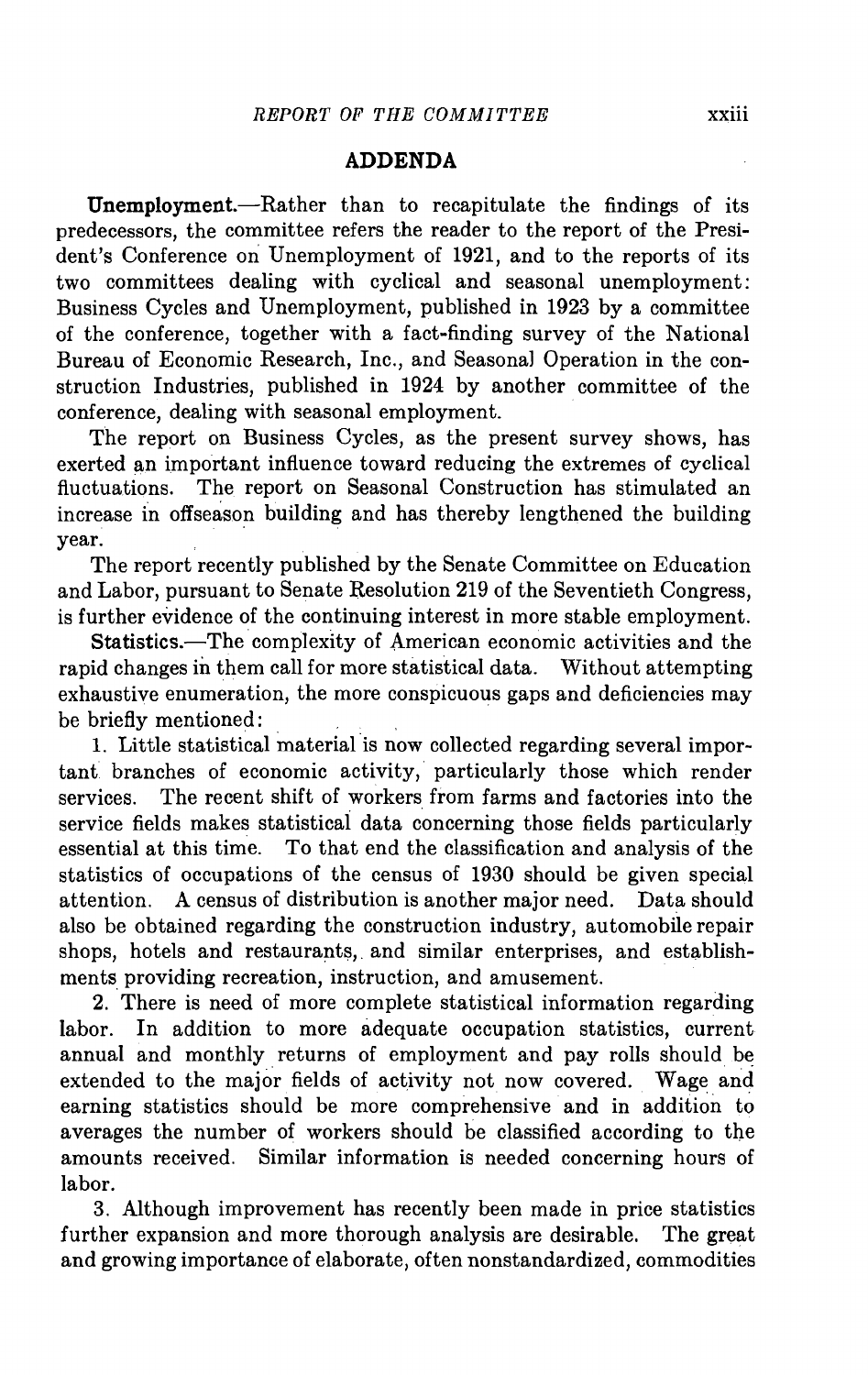makes it difficult to compute general price indexes which correctly measure changes in the buying power of money. The most pressing immediate need is for a revision of the indexes of cost of living as a means of interpreting changes in the buying power of money wages and other incomes. There is call also for more complete analysis of the price levels of groups of commodities based on a number of different principles of classification, as well as for more detailed statistics of the prices of individual articles. Special price statistics for different sections of the country would serve a useful purpose.

4. We need more statistical information regarding the values, gross and net, of the products and services of different branches of industry, both as a basis for ascertaining aggregate national income, and as a means of comparing the productivity of different branches and determining the trends in them. In the census of manufactures it would be useful to distinguish the cost of raw materials furnished by nonmanufacturing industries from the cost of semimanufactured goods supplied by other factories; among other advantages this would facilitate comparisons between production and export of manufactures.

5. In many cases the utility of. statistics would be greatly increased by publishing them for smaller areas than are now distinguished.

6. As regards many classes of statistics greater accuracy and representatiyeness should be sought. Statistical series are often based on the principle of sampling and the samples are not always truly representative. There is reason to believe, for example, that most series relating to employment and amount of pay roll and some relating to production have a downward bias due to inadequate covering of new plants. Current series of this character should be adjusted on the basis of more comprehensive statistics collected at intervals such as those of the biennial census of manufactures.

7. Even where the original statistical data are adequate the analysis of them is often unsatisfactory and comparisons with other series difficult or impossible. For example, index numbers are computed with reference to different base periods, and averages for groups of years are made up for incomparable periods of time. Certain monthly series are adjusted for variations in the length of the month or for seasonal factors while such adjustment is not made for other series. Commodities and groups of commodities, industries and groups of industries, are differently defined by the several statistical authorities. Standardization and coordination of methods of analysis would add greatly to the value of economic statistics and will become still more essential as their scope is further expanded.

The needs in the field of statistics, above set forth, and others not specifically mentioned, suggest that there should be organized cooperation among the producers of statistics and organized consultation with the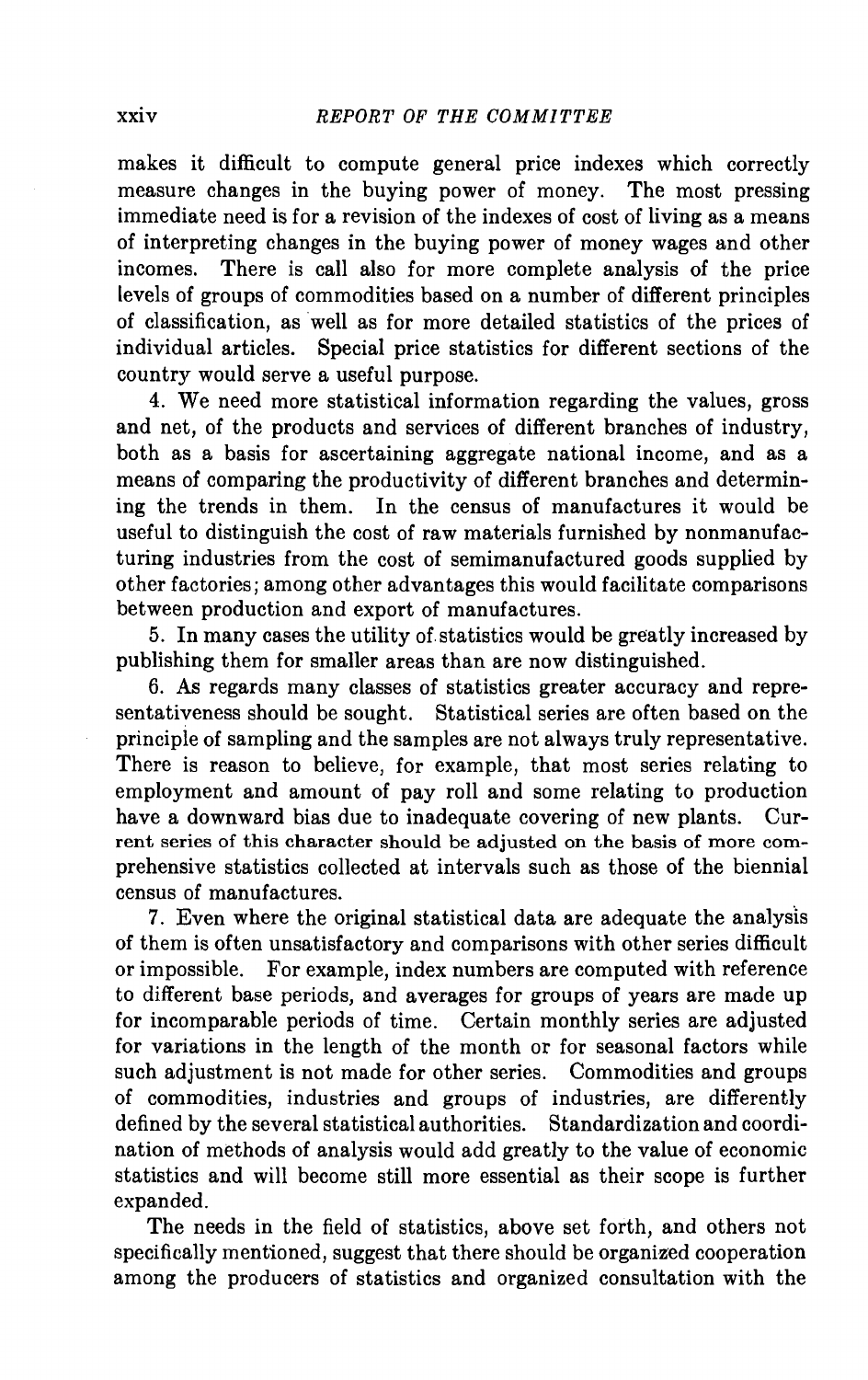users of statistics. A multiplicity of agencies, governmental and private, are engaged in collecting statistical data. The work of the Federal Government alone in this field is divided among numerous bureaus and organizations.

There are weighty arguments against the proposal sometimes put forward that the bulk of the government's statistical work should be concentrated in a single bureau. On the other hand, the committee believes that the time has come to consider setting up a Central Statistical Committee to act as a coordinating agency. Such a committee might include representatives of the major statistical organizations of the Federal Government together with members and consultative advisors from the outside, representing the statistical profession as such, business men, farmers, wage earners, and others concerned with the results of statistical inquiry. The committee would consider such questions as the new statistics needed from time to time, the organization by which they should be handled, and the methods of collecting, analyzing, and presenting statistical data. Its recommendations, made directly to the several statistical organizations of the Government, or where necessary to the heads of departments, the President, or the Congress, would carry weight even should it be deemed best to give to the committee no final authority in these matters.

Periodic Surveys and Appraisals.—Various problems have not been treated at any length in the survey made for our committee by the National Bureau of Economic Research, Inc. Air transport is in its can not yet be appraised with any degree of satisfaction, the future of gold and of credit is just touched upon, the growth of stock exchange operations can not yet be judged with finality, investment trusts are rapidly growing, forest depletion is only mentioned, and the exhaustion of the soil in certain localities is once alluded to. Immigration, prohibition, taxation, and similar topics deserve separate volumes rather than incidental reference.

Developments in connection with each of these topics have important economic significance. Most of them are already the subject of widespread interest, and some of them of investigation by governmental or private agencies. Noteworthy among these is the recent report and recommendations of the National Association of Securities Commissioners representing the regulatory authorities of 37 States on the regulation of investment trusts.

We are impressed with the need of continuing impartial fact-finding as to these and similar subjects as they arise, and with the desirability of their periodic interpretaton for public use.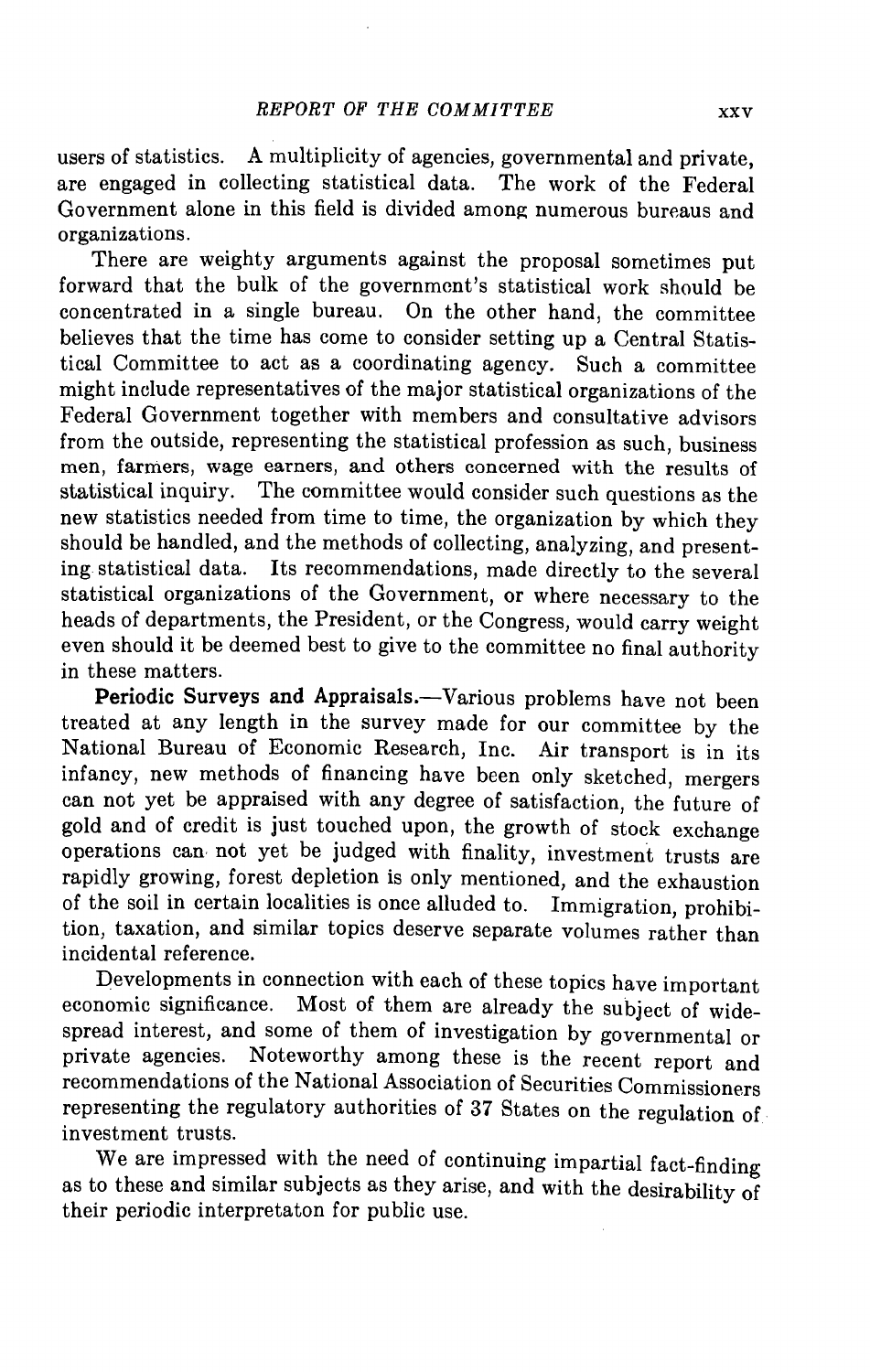#### ACKNOWLEDGMENTS

In carrying out its program, the committee has received generous cooperation and advice from governmental and private agencies, organizations, groups, and individuals to a degree never before equaled in an undertaking of this sort. It is probable that valuable assistance was rendered by many whose names are unknown to the committee. To these, then, as well as to those whose names are known, the committee expresses its deep appreciation.

To the Carnegie Corporation of New York and the Laura Spelman Rockefeller Memorial Foundation for the funds which have made the investigations possible.

To the National Bureau of Economic Research, Inc., for the surveys and data prepared for the use of the committee.

To the United States Departments of Commerce, Agriculture, and Labor, the Treasury and Post Office Departments, The Federal Reserve Board and Federal Reserve Banks of various districts, the Federal Trade Commission, the Interstate Commerce Commission, the United States Shipping Board, and the executives of the many bureaus and divisions of these official agencies for making available a wide range of material germane to the studies. To the officials of several States and municipalities for similar cooperation.

To officers and educators of Harvard University, Leland Stanford University, Cornell University, the Universities of Pennsylvania, Buffalo, New York, and Akron, Ohio; Amherst, Bowdoin, and Massachusetts Agricultural Colleges, and a score of other educational institutions for cooperation in research and field work.

To the following organizations:

American Council on Education. American Engineering Council. American Engineering Standards Committee. American Federation of Labor. American Institute of Architects. American Institute of Steel Construction. American Iron and Steel Institute. American Newspaper Publishers Association. American Railway Association. American Society of Agricultural Engineers. Associated General Contractors of America, Inc. Audit Bureau of Circulation. Building Officials Conference. Bureau of Railway Economics. Chamber of Commerce of the United States, Domestic Distribution Department. Food Research Institute. General Federation of Women's Clubs. Illuminating Engmeering Society. Industrial Survey and Research Service.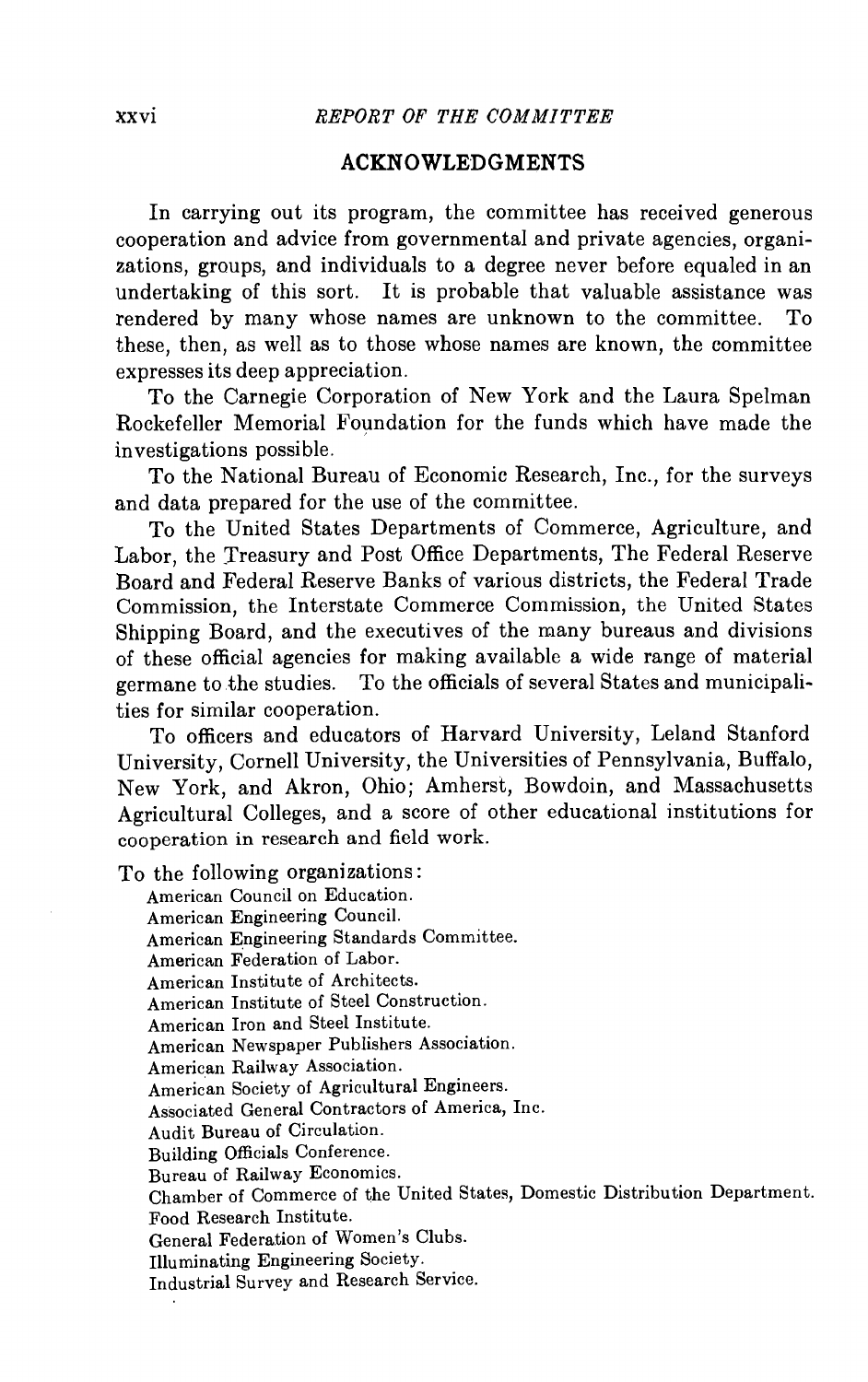Institute of Economics of the Brookings Institution. Labor Bureau, Inc. National Automobile Chamber of Commerce. National Electric Light Association. National Industrial Conference Board. National Research Council. Russell Sage Foundation. Social Science Research Council. To the following who collaborated in preparation of the survey data: Albert Abrahamson, Instructor of Economics, Bowdoin College. S. L. Andrew, Chief Statistician, American Telephone and Telegraph Co. Prof. William S. Ayars. Miss Rose M. Berg, Ronald Press. W. A. Berridge, Metropolitan Life Insurance Co. Harry H. Blee, Bureau of Aeronautics; United States Department of Commerce. W. W. Brush, Chief Engineer, New York City Bureau of Water Supply. Miss Ruth Budinoff, The Labor Bureau, Inc. Ernest R. Burton, National Civic Federation. William H. Carter, Jr., Instructor of Economics, Amherst College. Miss Florence M. Clark, University of Buffalo. Joseph S. Davis, Director, Food Research Institute. Mrs. Catherine M. Dickinson, Washington, D. C. E. Dana Durand, Chief, Statistical Research Division, Bureau of Foreign and Domestic Commerce, United States Department of Commerce. Ralph C. Epstein, University of Buffalo. John P. Frey, American Federation of Labor. C. J. Galpin, Economist, Bureau of Agricultural Economics, United States Department of Agriculture. Meredith B. Givens, Social Science Research Council. Joshua E. Hannum, Editor, Engineering Index, New York. Charles Hardy, Institute of Economics of the Brookings Institution. Thomas S. Holder, Statistician, F. W. Dodge, Corporation. Dudley F. Hoitman, National Committee on Wood Utilization. Gorton James, Chief, Domestic Commerce Division, Bureau of Foreign and Domestic Commerce, United States Department of Commerce. Harry Jerome, National Bureau of Economic Research, Inc. Frank Johnson, Editorial Division, Bureau of Foreign and Domestic Commerce, United States Department of Commerce. Grosvenor M. Jones, Chief, Finance Division, Bureau of Foreign and Domestic Commerce, United States Department of Commerce. Mrs. C. H. Kardell, Statistical Section, Foodstuffs Division, Bureau of Foreign and Domestic Commerce, United States Department of Commerce. John S. Keir, Economist, Dennison Manufacturing Co. Mortimer K. Lane, former Editor, Survey of Current Business, Census Bureau, United States Department of Commerce. Karl G. Lautenstein, Amherst, Mass. Prof. Richard H. Lansburg, Wharton School of Finance and Commerce, University of Pennsylvania. Maurice Leven, New York State Board of Housing. Prof. Samuel McCune Lindsay, Columbia University. Isador Lubin, Institute of Economics. William P. MacCracken, Jr., Assistant Secretary of Commerce for Aeronautics.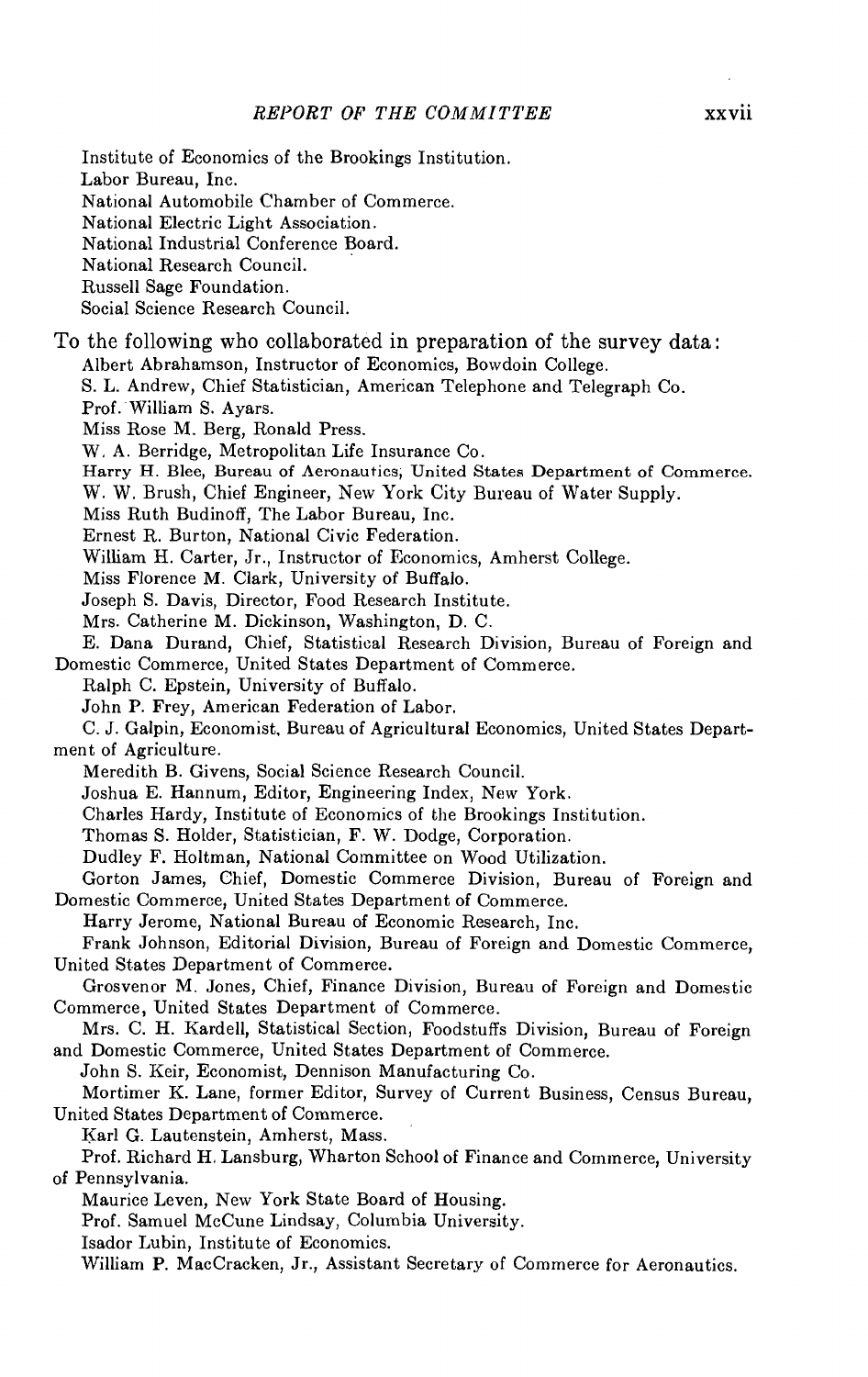Lawrence B. Mann, Assistant Chief, Statistical Research Division, Bureau of Foreign and Domestic Commerce, United States Department of Commerce. H. G. Moulton, Institute of Economics. Leroy Piser, Federal Reserve Bank of New York. Ernest L. Priest, Washington, D. C. Erwin H. Schell, Associate Professor of BUsiness Management, Massachusetts, Institute of Technology. Ben M. Selekman, New York. Miss Elizabeth Steele, Metropolitan Life Insurance Co. S. A. Stephens, University of Buffalo. Frank M. Surface, Assistant Director, Bureau of Foreign and Domestic Commerce; United States Department of Commerce. Alonzo B. Taylor, Leland Stanford University. Jas. S. Taylor, Assistant Chief, Division of Building and Housing, United States Department of Commerce. Thomas Taylor, Assistant Director, Bureau of Foreign and Domestic Commerce, United States Department of Commerce. Woodlief Thomas, formerly of the Division of Research and Statistics, Federal Reserve Bank of New York. F. G. Tryon, Bureau of Mines, United States Department of Commerce. Prof. Donald S. Tucker, Massachusetts Institute of Technology. Robert R. IJpdegraff, Scarsdale; New York. Prof. Jacob Viner, University of Chicago. Rudolf von Huhn, Statistical Research Division, Bureau of Foreign and Domestic Commerce, United States Department of Commerce. L. W. Wallace, Executive Secretary, American Engineering Council. Prof. Walter F. Wilicox, Cornell University. Abel Wolman, Chief Engineer, Maryland State Department of Health. To the following who rendered assistance in research: Prof. A. H. Benton, Department of Agricultural Economics, North Dakota Agricultural College. Prof. Neil H. Borden, Harvard Graduate School of Business Administration. Andrew Boss, Chief, Division of Farm Management, Department of Agriculture, University of Minnesota. William Boss, Chief, Division of Agricultural Engineering, Department of Agriculture, University of Minnesota. R. B. Brownlee, Standard Statistics Co. George K. Burgess, Director, United States Bureau of Standards. A. J. County, Vice President, Pennsylvania Railroad. J. B. Davidson, Department of Agricultural Engineering, Iowa State College. Curtis Publishing Co., Research Department. Samuel 0. Dunn, Editor, Railway Age. George R. Fain, Department of Farm Management, Georgia Agricultural College. W. B. Ferguson, Newport News Shipbuilding & Dry Dock Co. Col. J. H. Finney, Curator, Washington Cathedral. L. J. Fletcher, Caterpillar Tractor Co. William S. Ford, William S. Ford & Co. G. W. Forster, Head, Department of Agricultural Economics, North Carolina State College. L. P. Gabbard, Chief, Division of Farm and Ranch Economics, Agricultural and Mechanical College of Texas. E. A. Gastrock, The Celotex Co.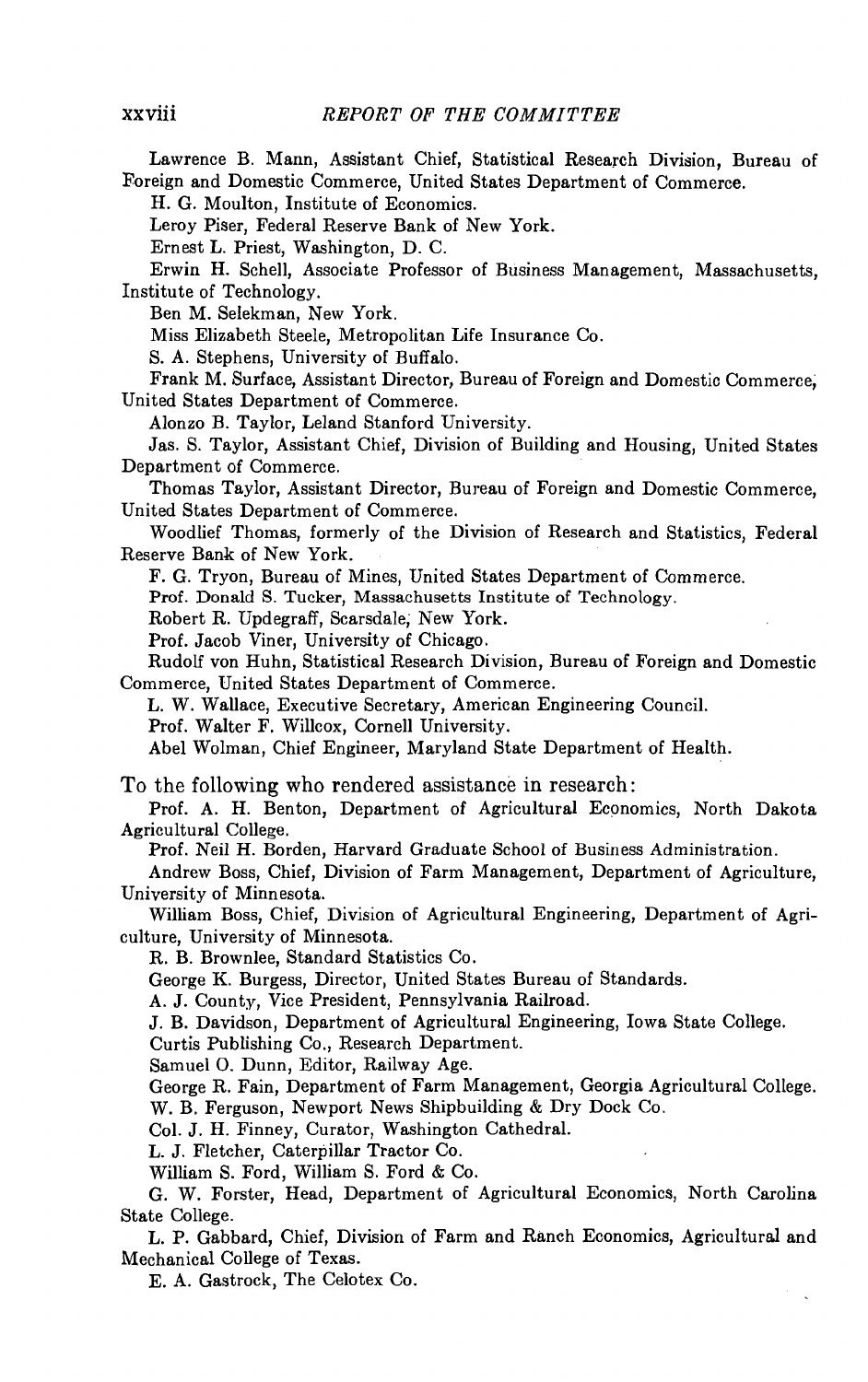A. A. Giese, Newport News Shipbuilding & Dry' Dock Co.

John W. Harriman, Harvard Graduate School of Business Administration.

W. H. Heinrich, Assistant Superintendent of Inspection, Travelers Insurance Co.

C. L. Holmes, Head, Department of Agricultural Economics, Iowa State College. Maurice Holland, Director, Division of Engineering and Industrial Research, National Research Council.

R. M. Hudson, Assistant Director, United States Bureau of Standards.

Arthur Huntington, Iowa Railway and Light Corporation.

H. W. Jeffers, President, Walker-Gordon Laboratory Co.

W. C. Jensen, Head, Division of Agricultural Economics, Clemson Agricultural College, South Carolina.

G. W. Kable, Head, Department of Agricultural Engineering, Oregon Agricultural College.

George W. ICoiner, Commissioner of Agriculture, Richmond, Va.

V. P. Lee, Head, Division of Marketing and Finance, Agricultural and Mechanical College of Texas.

Miss Mabel Lewis, New York City.

M. 0. Lorenz, Director, Bureau of Statistics, Interstate Commerce Commission.

A. J. Lotka, Metropolitan Life Insurance Co.

Prof. 0. G. Lloyd, Purdue University.

McGraw-Hill Publishing Co.

P. V. Maris, Director, Extension Division, Oregon Agricultural College.

Prof. R. C. Miller, Department of Agricultural Engineering, North Dakota Agricultural College.

New York Evening Post Statistical Department.

J. H. Parmelee, Director, Bureau of Railway Economics.

Homer F. Sanger, American Medical Association Council on Medical Education and Hospitals.

D. Scoates, Head, Department of Agricultural Engineering, Agricultural and Mechanical College of Texas.

George Severence, Head, Department of Farm Management and Economics, State College of Washington.

Prof. H. P. Smith, Department of Agricultural Engineering, Agricultural and Mechanical College of Texas.

Standard Statistics Co.

William M. Steuart, Director, United States Census Bureau.

Alfred H. Stone, Dunleith, Mississippi.

Henry A. Wallace, Editor, Wallace's Farmer.

Miss Zora P. Wilkins, Boston, Mass.

M. L. Wilson, Head, Department of Agricultural Economics, Montana State College of Agriculture.

F. A. Wirt, J. I. Case Threshing Machine Co.

Prof. A. J. Wood, Department of Mechanical Engineering, Pennsylvania State College.

A. P. Yerkes, Editor, Tractor Farming.

0. B. Zimmerman, Past President, American Society of Agricultural Engineers.

To the following for assistance in field work:

H. F. Browne, National Industrial Conference Board.

Prof. J. Douglas Brown, Princeton University.

Prof. Baker Brownell, Northwestern University.

Prof. Norman L. Burton, University of Buffalo.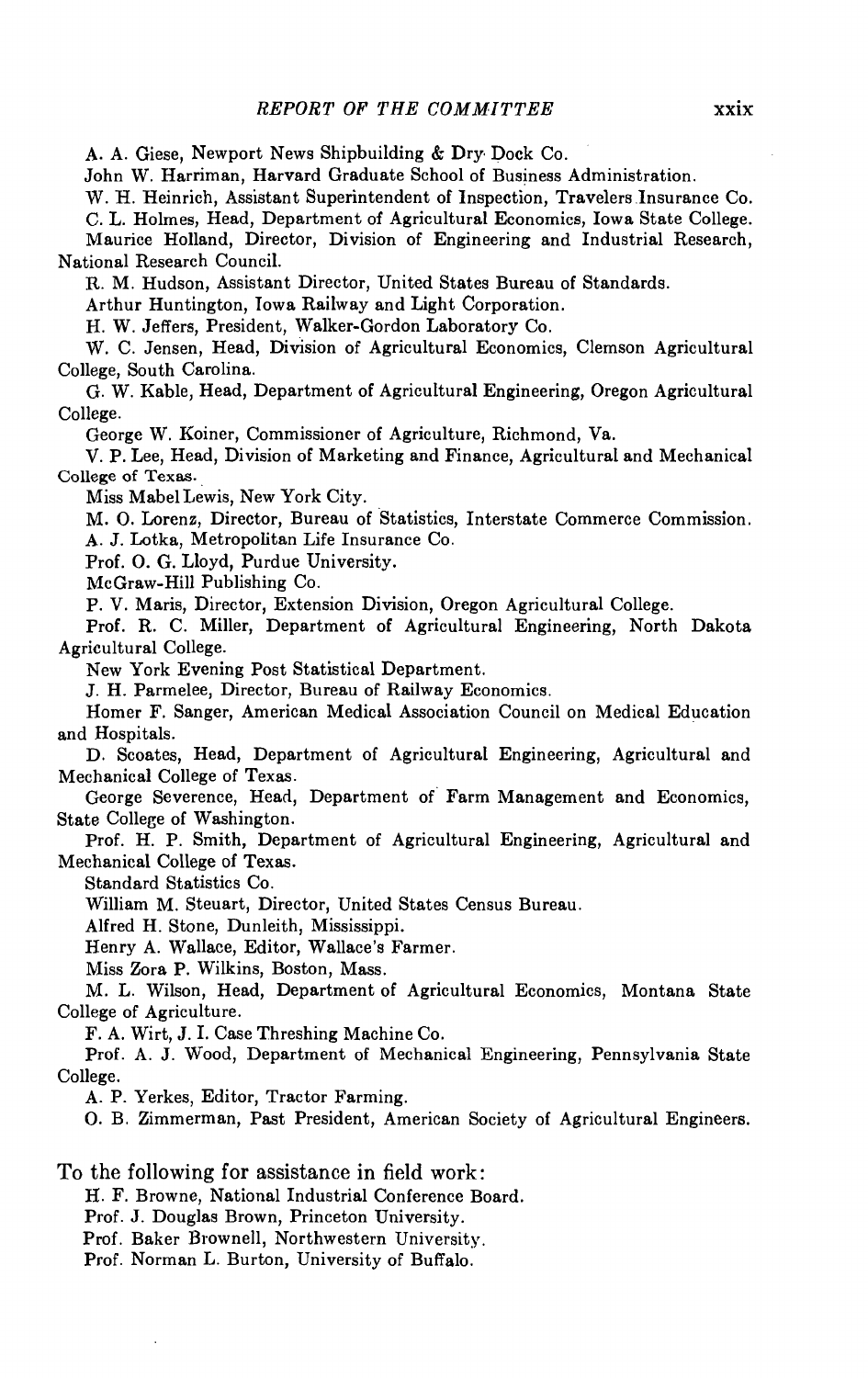E. F. Du Brul, Executive Secretary, National Machine Tool Association, Cincinnati, Ohio.

Prof. D. J. Duncan, University of Colorado.

Prof. D. R. Fellows, University of Wisconsin.

Frederick M. Feiker, Associated Business Papers, Inc.

W. E. Hotchkiss, Leland Stanford University.

Mrs. Margaret A. James, Washington, D. C.

Victor Karabasz, University of Pennsylvania.

Prof. W. W. Leigh, University of Akron.

Prof. M. P. McNair, Harvard University.

Thomas H. Ormsbee, Associated Business Papers, Inc.

Philip M. Reilley, Retail Research Association.

Prof. W. A. Silver, New York University.

Prof. R. G. H. Smails, Queens University, Kingston, Canada.

Prof. William C. Wales, New York University.

Prof. J. D. Weinland, New York University.

Prof. C. E. Walker, Queens University, Kingston, Canada.

R. G. Wells, College of Business Administration, Boston University.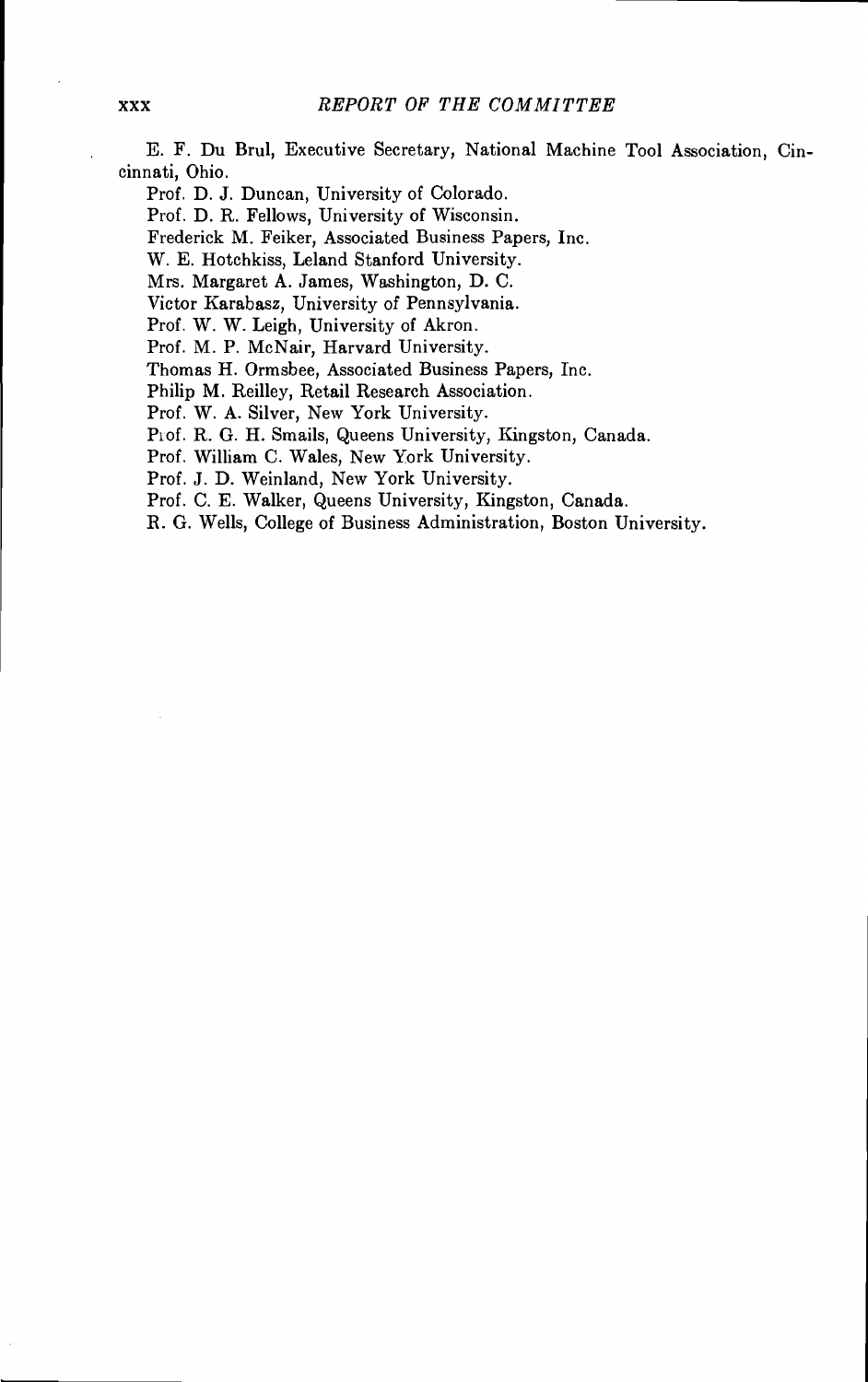## INVESTIGATiON MADE UNDER THE AUSPICES OF THE NATIONAL  $\omega_{\rm{eff}}$ BUREAU OF ECONOMIC RESEARCH, INC.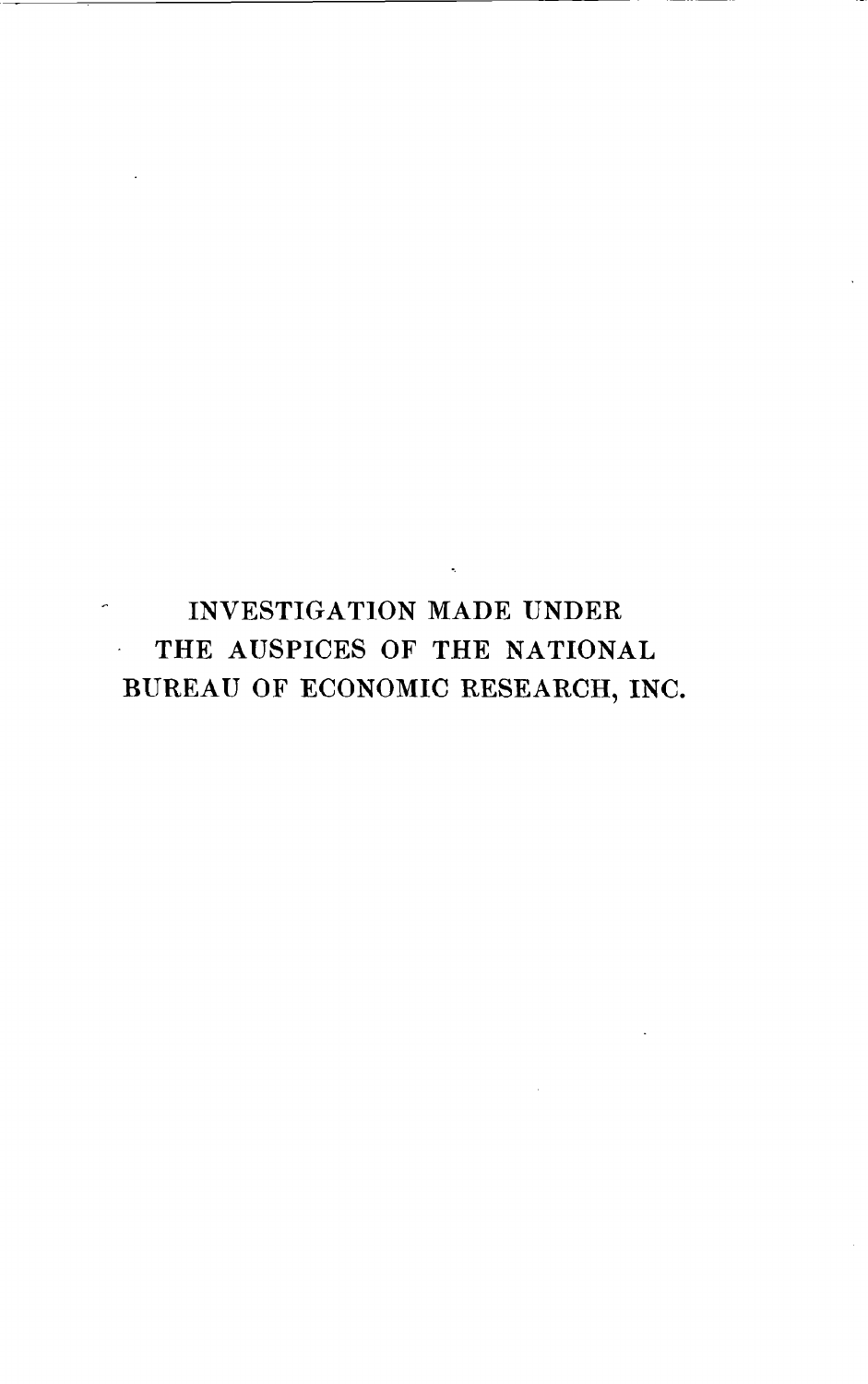$\label{eq:2.1} \frac{1}{\sqrt{2}}\left(\frac{1}{\sqrt{2}}\right)^{2} \left(\frac{1}{\sqrt{2}}\right)^{2} \left(\frac{1}{\sqrt{2}}\right)^{2} \left(\frac{1}{\sqrt{2}}\right)^{2} \left(\frac{1}{\sqrt{2}}\right)^{2} \left(\frac{1}{\sqrt{2}}\right)^{2} \left(\frac{1}{\sqrt{2}}\right)^{2} \left(\frac{1}{\sqrt{2}}\right)^{2} \left(\frac{1}{\sqrt{2}}\right)^{2} \left(\frac{1}{\sqrt{2}}\right)^{2} \left(\frac{1}{\sqrt{2}}\right)^{2} \left(\$  $\label{eq:2.1} \frac{1}{\sqrt{2\pi}}\int_{0}^{\infty} \frac{1}{\sqrt{2\pi}}\left(\frac{1}{\sqrt{2\pi}}\right)^{2\alpha} \frac{1}{\sqrt{2\pi}}\frac{1}{\sqrt{2\pi}}\int_{0}^{\infty} \frac{1}{\sqrt{2\pi}}\frac{1}{\sqrt{2\pi}}\frac{1}{\sqrt{2\pi}}\frac{1}{\sqrt{2\pi}}\frac{1}{\sqrt{2\pi}}\frac{1}{\sqrt{2\pi}}\frac{1}{\sqrt{2\pi}}\frac{1}{\sqrt{2\pi}}\frac{1}{\sqrt{2\pi}}\frac{1}{\sqrt{2\pi}}\$  $\label{eq:2.1} \mathcal{L}_{\mathcal{A}}(\mathcal{A}) = \mathcal{L}_{\mathcal{A}}(\mathcal{A}) = \mathcal{L}_{\mathcal{A}}(\mathcal{A}) = \mathcal{L}_{\mathcal{A}}(\mathcal{A})$ 

ł,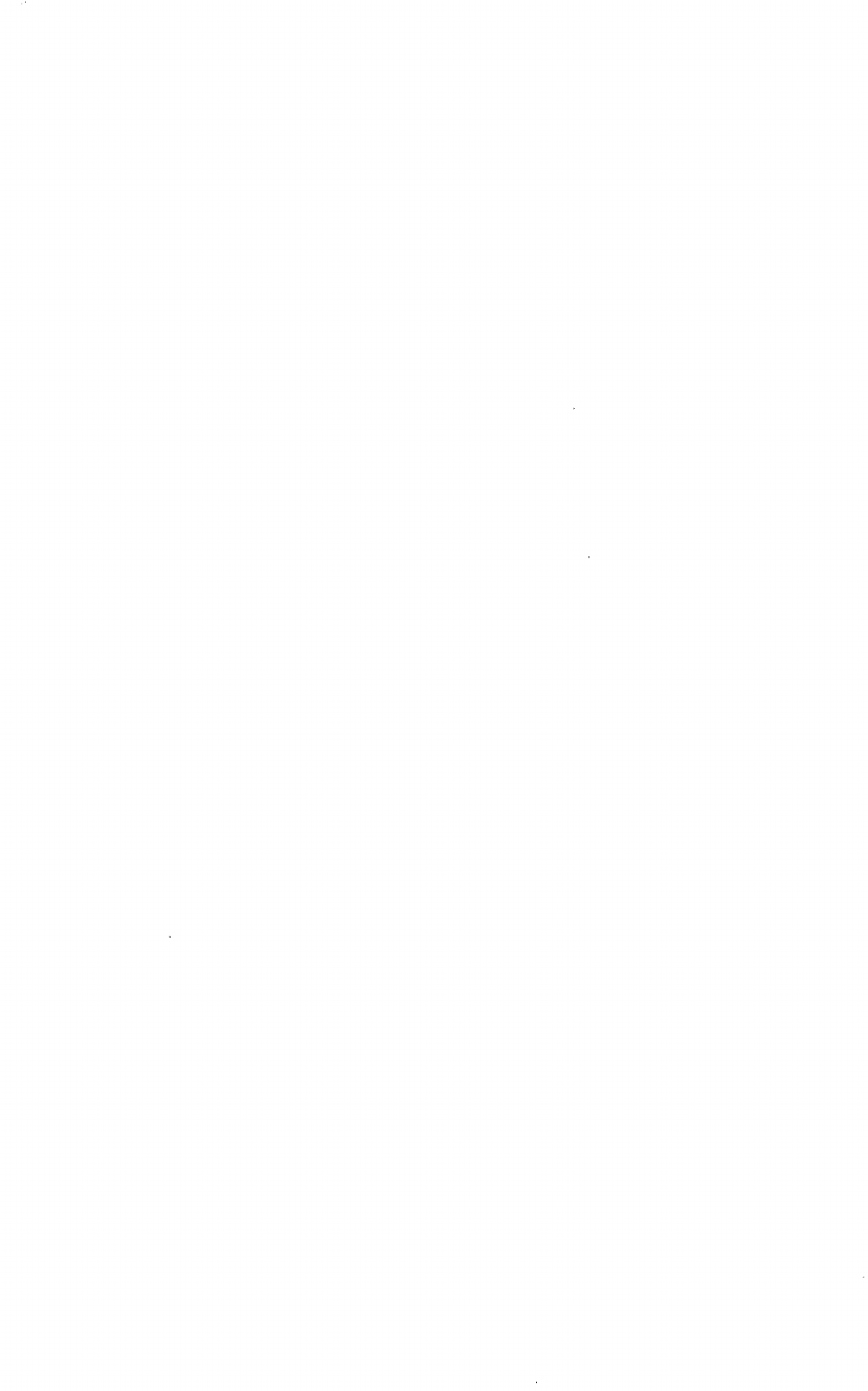## EDITOR'S NOTE

Plans for the study of Recent Economic Changes were first discussed in August, 1927. Detailed plans were made in September of that year and were approved by the Executive Committee of the National Bureau of Economic Research, Inc., on Qctober 17. The recruiting of the staff of collaborators was begun in December, and the first meeting of those who were to conduct the several parts of the survey was held on February 21, 1928.

In addition to numerous staff meetings for consultation among themselves, the collaborators met on various occasions with members of the Committee on Recent Economic Changes to report progress and to discuss the results of their surveys.

The first of the chapters in tentative form was submitted to the editor on August 20, 1928, and the last on February 28, 1929. Between these two dates fruitful discussion between the collaborators and the members of the Committee on Recent Economic Changes continued at intervals, and the final drafts of the chapters, with one exception, were completed by February 1, 1929. Following the procedure of the National Bureau, which is a scientific body dealing only with topics of national importance which are susceptible of quantitative treatment, the findings are issued in the form of fact reports, and are published with the approval of its Board of Directors.

In my dual role as secretary of the Committee on Recent Economic Changes and editor of the report prepared under the auspices of the National Bureau, I have been particularly indebted to Dr. Wesley C. Mitchell and Dr. Edwin F. Gay, directors of research, and to Mr. Gustav R. Stahl, executive secretary. Thanks are also due to the authors of the chapters for their skill and promptness and to the members of the Board of Directors who passed upon the voluminous manuscripts.

In the list of general acknowledgments the committee expresses its gratitude to a large number of organizations and individuals for exãeptional services. I desire to mention here the service rendered by Mr. Frank Johnson, of the Department of Commerce, who prepared the manuscripts for the printers and that of Mr. Rudolf von Huhn, also of the Department of Commerce, who acted as editor of graphs and charts. My thanks are also due to Dr. Gay who kindly assumed the responsibility for reading and correcting the proofs.

EDWARD EYRE HUNT.

WASHINGTON, D. C., May 1, 1929.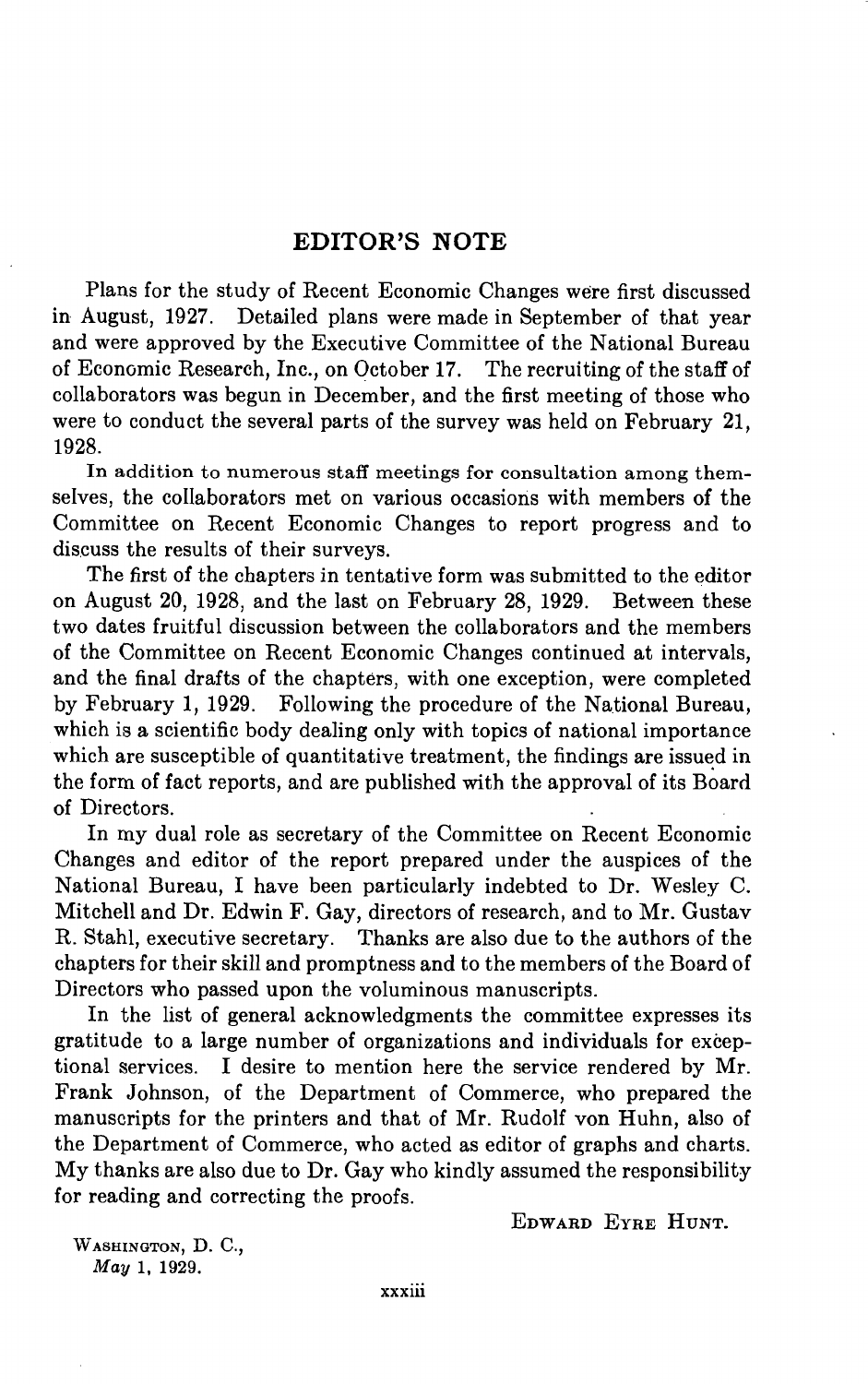## RESOLUTION

## ON THE RELATION OF THE DIRECTORS TO THE ECONOMIC WORK OF THE BUREAU

- 1—The object of the Bureau is to ascertain and to present to the public important economic facts and the interpretation thereof in a scientific and impartial manner, free from bias and propaganda. The Board of Directors is charged with the responsibility of ensuring and guaranteeing to the public that the work of the Bureau is carried out in strict conformity with this object.
- 2—The Directors shall appoint one or more directors of research chosen upon considerations of integrity, ability, character, and freedom from prejudice, who shall undertake to conduct economic researches in conformity with the principles of the Bureau.
- 3—The director or directors of research shall submit to the members of the Board, or to its executive committee when such is constituted an4 to which authority has been delegated by the Board, proposals in respect to researches to be instituted; and no research shall be instituted without the approval of the Board, or of its executive committee.
- 4—Following approval by the Board, or its executive committee, of a research proposed, the director or directors of research shall as soon as possible submit to the members of the Board, by written communication, a statement of the principles to be pursued in the study of the problem and the methods to be employed; and the director or directors of research shall not proceed to investigate, study, and report in detail, until the plan so outlined has been approved by the board or the executive committee thereof.
- 5—Before the publication of the results of any inquiry the director or directors of research shall submit to the Board a synopsis of such results, drawing attention to the main conclusions reached, the major problems encountered, and the solutions adopted, the nature of the sources from which the basic facts have been derived, and such other information as in their opinion shall have a material bearing on the validity of the conclusions and their suitability for publication in accordance with the principles of the Bureau.
- 6—A copy of any manuscript proposed to be published shall also be submitted to each member of the Board, and every member shall be entitled, if publication be approved, to have published also a memorandum of any dissent or reservation he may express, together with a brief statement of his reasons therefore, should he so desire. The publication of a volume does not, however, imply that each member of the Board of Directors has read the manuscript and passed upon its validity in every detail.
- 7—The results of any inquiry shall not he published except with the approval of at least a majority of the entire Board and a two-thirds majority of all those members of the Board who shall have voted on the proposal within the tune fixed for the receipt of votes on the publication proposed; such limit shall be 45 days from the date of the submission of the synopsis and manuscript of the proposed publication, except that the Board may extend the limit in its absolute discretion, and shall upon the request of any memher extend the limit for a period not exceed ing 30 days.
- 8—A copy of this memorandum shall, unless otherwise determined by the Board, be printed in each copy of every work published by the Bureau.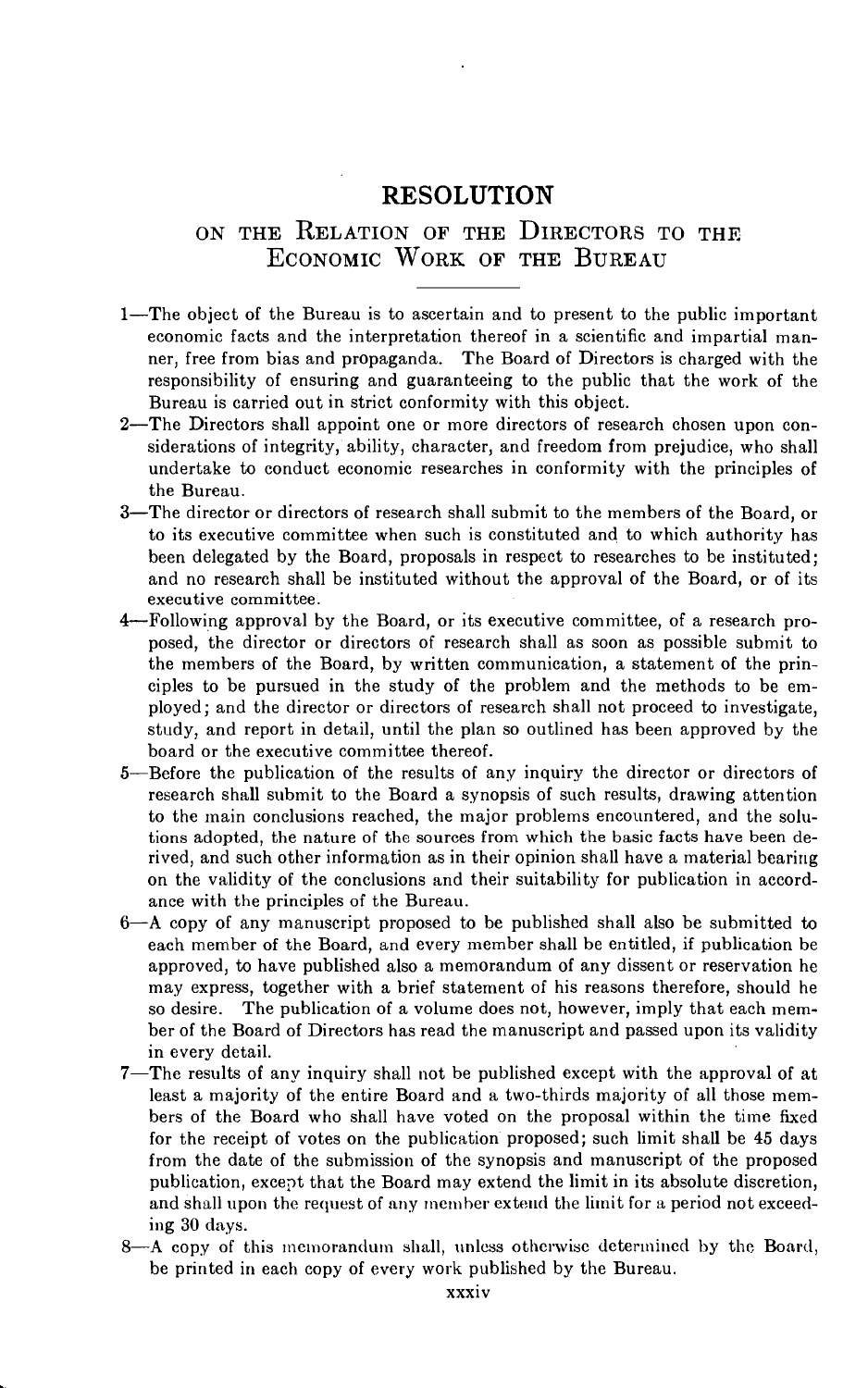## NATIONAL BUREAU OF ECONOMIC RESEARCH, INC.

Incorporated under the Membership Corporation Laws of the State of New York, January 29, 1920

## ITS ORGANIZATION AND PURPOSES

The National Bureau of Economic Research was organized in 1920 in response to a growing demand for exact and impartial determinations of facts bearing on economic, social, and industrial problems.

It seeks not only to find facts and make them known, but to determine them in such manner and under such supervision as to make its findings carry conviction to Liberal and Conservative alike.

Entire control of the Bureau is vested in a BOard of twenty-one directors, representing universities, learned and scientific societies, financial, industrial, agricultural, commercial, labor, and technical organizations.

Rigid provisions in the Charter and By-Laws guard the Bureau from becoming a source of profit to its members, directors, or officers, and from becoming an agency for propaganda. No report of the Research Staff may be published without the approval of the Directors and any Director who dissents from any finding approved by a majority of the Board may have such dissent published with the majority report.

The members of the Board of Directors are as follows:

#### DIRECTORS AT LARGE

Matthew Woll, American Federation of Labor, Washington, D. C. Harry W. Laidler, Executive Director, The League for Industrial Democracy. George 0. May, Senior Partner, Price, Waterhouse & Co., New York, President. Elwood Mead, Commissioner of Reclamation, Washington, D. C. Thomas W. Lamont, Member of firm of J. P. Morgan & Co., New York. George Soule, Director, The Labor Bureau, Inc. N. I. Stone, Industrial and Financial Consultant, New York.

#### DIRECTORS BY UNIVERSITY APPOINTMENT

T. S. Adams, Professor of Political Economy, Yale University, Vice President. John R. Commons, Professor of Political Economy, University of Wisconsin. Edwin F. Gay, Professor of Economic History, Harvard University, Director of Research.

Wesley C. Mitchell, Professor of Economics, Columbia University, Director of Research. L. C. Marshall, Institute for the Study of Law, Johns Hopkins University.

Joseph H. Willits, Professor of Industry and Director of Industrial Research, Wharton School of Finance and Commerce, University of Pennsylvania.